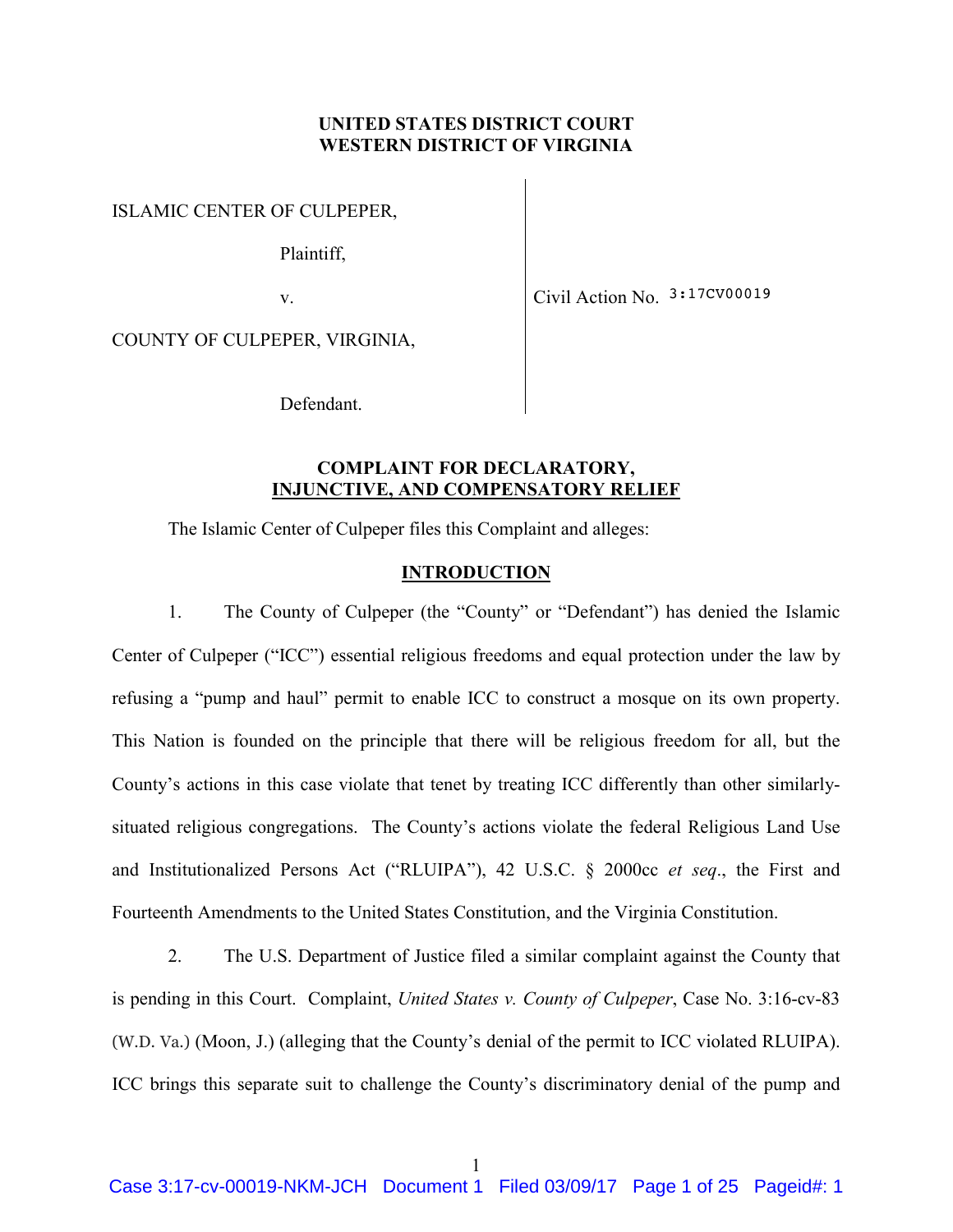haul permit that has barred ICC from building a house of worship on its own land, and to assert claims on its own behalf and constitutional causes of action that were not raised by the Department of Justice.

3. Islam and American Muslims have a long, rich history in America, which dates back over 250 years. The Virginia Statute of Religious Freedom, drafted by Thomas Jefferson, stated that "no man . . . shall otherwise suffer on account of his religious opinions or belief." Jefferson further stated that religious freedom encompasses "the Jew and the Gentile, the Christian and Mahometan [i.e., an archaic reference to a Muslim], the Hindoo, and infidel of every denomination."

4. ICC, a small not-for-profit organization in Culpeper County, Virginia, seeks to avail itself of these bedrock freedoms. In January 2016, ICC contracted to purchase a plot of land to build a mosque to meet the local Muslim community's needs by creating a fully functional space for members to worship. Because ICC does not have a functioning mosque, and because there is no mosque in Culpeper or the surrounding vicinity, ICC temporarily meets for worship in a small house next to a used car dealership.

5. The County's zoning rules grant permission for places of worship "by right" on land such as the plot purchased by ICC.

6. When ICC sought the necessary permits to build a habitable structure, county officials directed ICC to submit a routine pump and haul permit application to remove waste until ICC's mosque site could connect to local utilities. Since 1995, the County has granted 18 such pump and haul applications (denying only one on grounds that it was a residential application), and has approved every application previously submitted by churches. On

2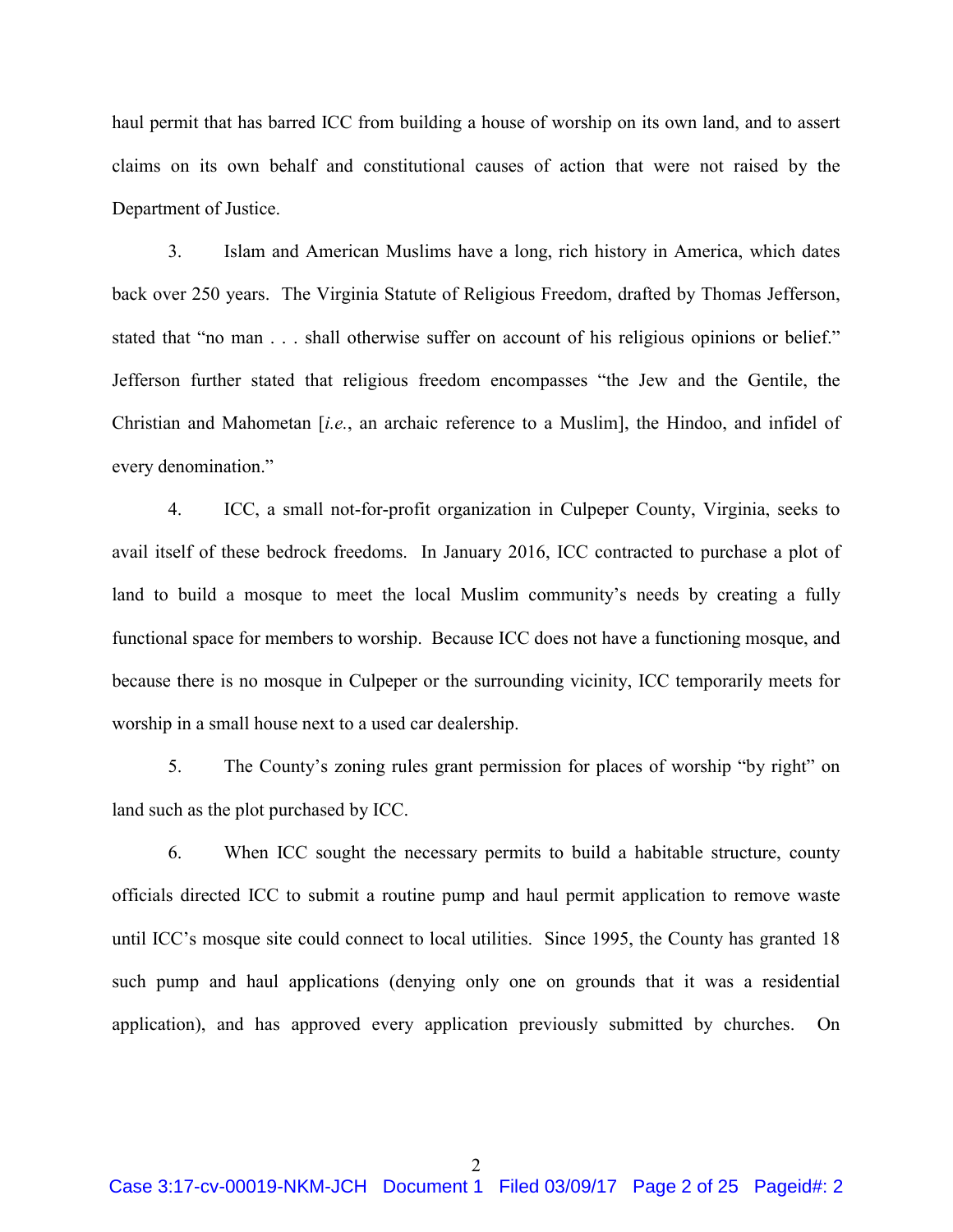information and belief, an additional seven pump and haul applications were granted between 1992 and 1995, four of which were for churches, and all were approved.

7. Despite the County's past practice of routinely granting pump and haul applications, County officials first delayed, then conducted a contentious public hearing on, and ultimately denied ICC's request for a permit. Certain members from the Culpeper community actively lobbied against ICC's request for a permit before and during the hearing of the Culpeper County Board of Supervisors ("Board") on the matter.

8. When a board member stated that he could not support ICC's application, the public attendees loudly applauded. Culpeper Cty. Bd. of Supervisors April 5, 2016 Hearing, available at https://goo.gl/RF1H8r, at 12:55–13:30 ("Hr'g"); Exhibit A (Unofficial Transcript of Video of April 5, 2016 Hearing) at 7 ("Tr."). A board member who voted to approve ICC's application stated that the public resistance to ICC's application was based on religion, and not because ICC was seeking a pump and haul permit or for environmental reasons. Hr'g 13:30– 16:20; Tr. 8–9. Another board member who voted in support of ICC invoked the Fourteenth Amendment's equal protection guarantee as a reason for his vote. Hr'g 21:30–22:00; Tr. 12. Nonetheless, these board members were outvoted, and the Board ultimately denied the permit in a 4-3 vote.

9. ICC now brings this civil action to assert its rights under RLUIPA and the United States and Virginia Constitutions based on Culpeper County's discriminatory denial of a pump and haul permit that has barred ICC from building a house of worship on its own land.

## JURISDICTION AND VENUE

10. This Court has jurisdiction over this action under 28 U.S.C. §§ 1331 and 1367.

11. Venue is proper under 28 U.S.C. § 1391(b) because the events giving rise to this action occurred in the Western District of Virginia.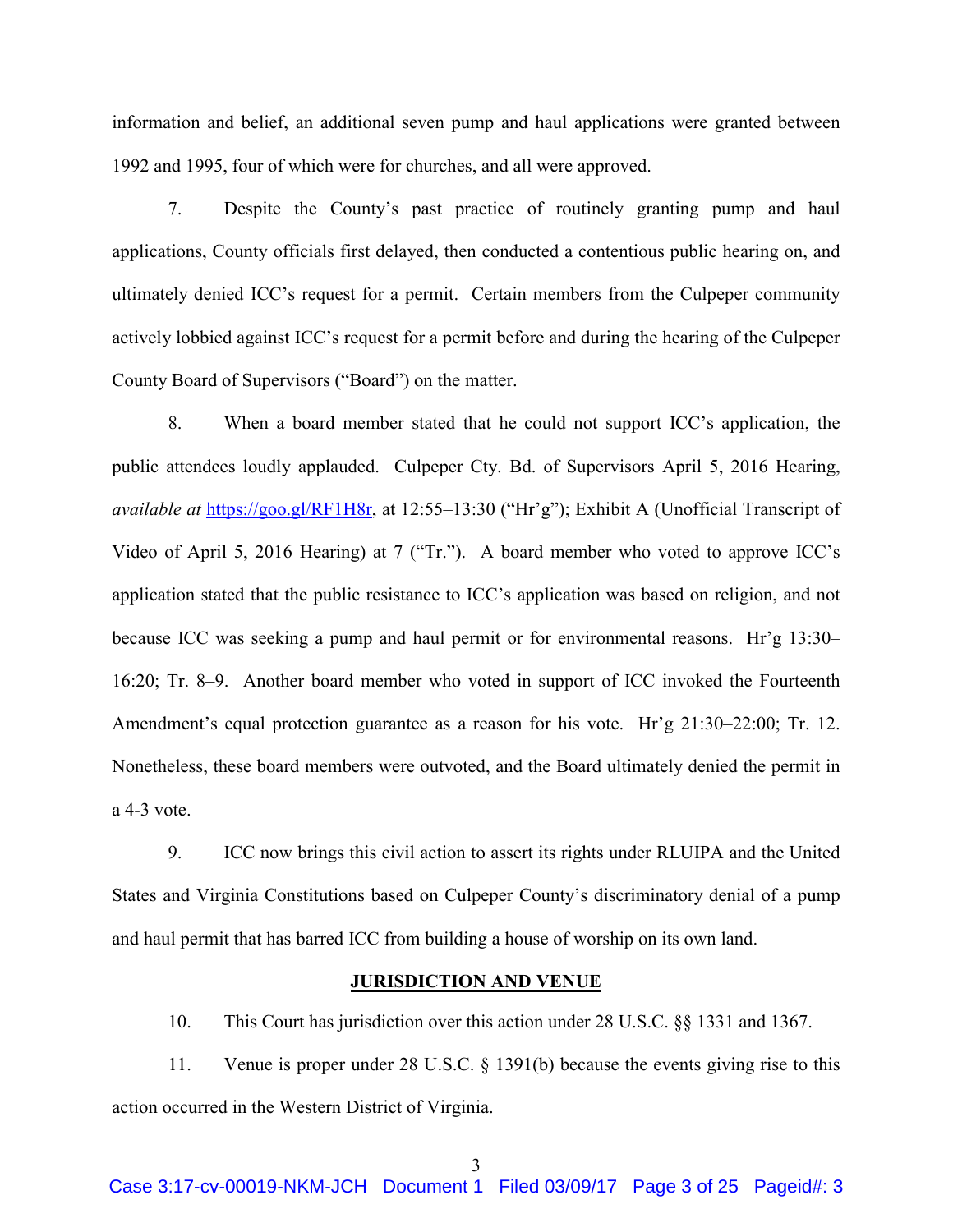#### PARTIES

12. Plaintiff ICC is a not-for-profit Muslim organization incorporated and existing under Virginia law. ICC is a "religious assembly or institution" as defined by RLUIPA. 42 U.S.C. § 2000cc(b)(1).

13. The regular membership of ICC comprises about 15 to 20 residents of Culpeper County. ICC members live, work, attend school, and participate in civic organizations alongside other members of the Culpeper community. Some of ICC's members have lived their entire lives in Culpeper County, while others have moved to the County, drawn by its serene rural environment, low cost of living, and proximity to the Washington, D.C. metropolitan area.

14. Defendant County of Culpeper is a county located in the Commonwealth of Virginia.

15. The County is governed by and acts through the Culpeper County Board of Supervisors, an elected seven-member board. At all relevant times, the Board was comprised of Chairwoman Alexa V. Fritz, Vice Chairman C. Jack Frazier, Brad C. Rosenberger, Sue D. Hansohn, Steven L. Walker, Gary M. Deal, and William C. Chase, Jr.

16. The County has the authority to regulate and restrict the use of land and structures within its borders, including by granting or denying requests for sewer approval.

17. For purposes of RLUIPA, the County constitutes a "government." 42 U.S.C.  $\S\S 2000cc-5(4)(A)(i)$ , (ii).

18. The Board appoints the County Administrator, who holds the highest-level management position in County government. The County Administrator directs and supervises the day-to-day operations of all County departments and agencies, which are under the direct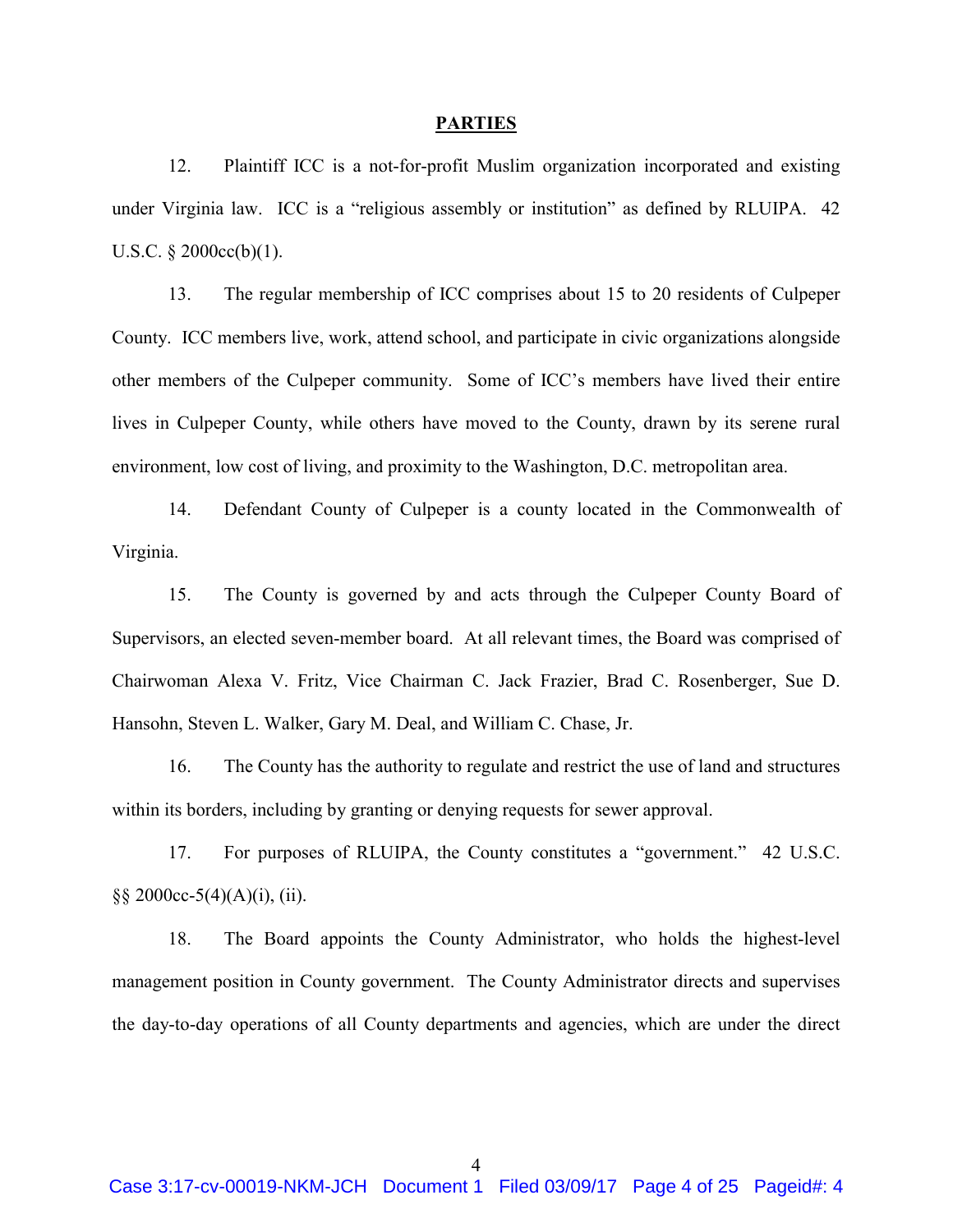control of the Board. John Egertson is the County Administrator. He has held this position since April 2016, before which he held the position of Planning Director for approximately 25 years.

## BACKGROUND

## The Islamic Center of Culpeper

19. The Islamic Center of Culpeper is a small, close-knit Muslim community. ICC's members include highly skilled professionals and owners of small businesses in Culpeper. They share a deep respect and regard for the County, and they seek to continue making positive and lasting contributions to the local economy and community in Culpeper.

20. Members of the Muslim community in Culpeper began to pray together at a private house in June 2010. They soon realized that the space was insufficient to suit their needs for their religious beliefs and practices. In 2011, this community formally registered as the "Islamic Center of Culpeper" or "ICC," in Virginia, as a 501(c)(3) not-for-profit religious organization.

21. According to ICC's religious beliefs and practices, its members must pray five times daily and attend a weekly Friday afternoon congregational prayer service, which includes a sermon. Before praying, ICC congregants perform ablution, or "wudu," a sacred ritual that requires washing the hands and feet.

22. Since its inception, ICC has been without a mosque. There is no mosque in the County. Indeed, the closest mosque is approximately forty-five minutes away by car, which is too far for most ICC members to drive five times each day for their daily prayers.

23. Without a mosque, ICC currently worships in a small house on the same plot as a used car dealership in Culpeper.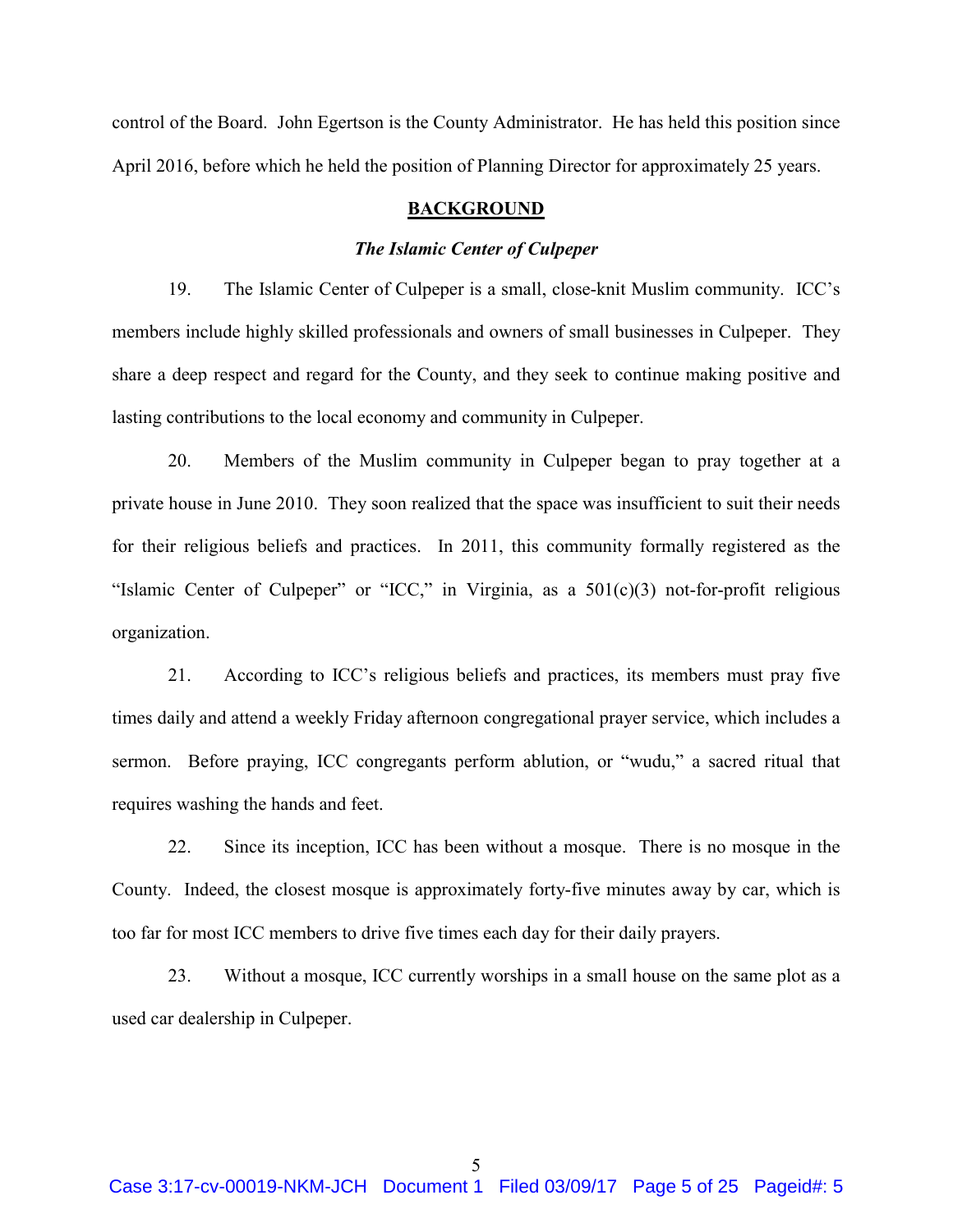24. This house next to the car dealership where ICC currently worships lacks proper heating and air conditioning, and it does not adequately serve ICC's religious needs for a number of reasons, including that it:

(a) Has a single room, and is too small to host events that attract additional worshipers, such as the celebrations of the holidays of Eid al-Fitr and Eid-al-Adha;

(b) Does not contain a dedicated, separate space for Qur'anic or Arabic language studies and, as a result, these classes are often disrupted by other activities that take place in the house; and

(c) Does not have an adequate washing facility for members to perform ablution before prayer, as ICC members believe is required. As a result, most of ICC's congregants wash their hands and feet before arriving at the house for prayer.

25. ICC did not take out a mortgage to finance the purchase of land and construction of a mosque. This made the financing and acquisition of land for a new mosque a slow and deliberate process, requiring ICC to pool its members' contributions over a substantial period of time before ICC had sufficient funds upfront to pay for a parcel of property.

26. In 2011, ICC commenced a search to find a permanent facility to conduct its worship services. ICC had difficulty finding a property that was both affordable and centrally located in the County, so that ICC's members may regularly attend to perform any or all of their five daily prayers and other religious practices.

27. ICC's five-year search for property suitable for its members' religious needs concluded finally on January 19, 2016, when ICC entered into a purchase contract to buy one acre at 14434 Rixeyville Road (the "Property"), and paid a \$1,000 down-payment on the Property.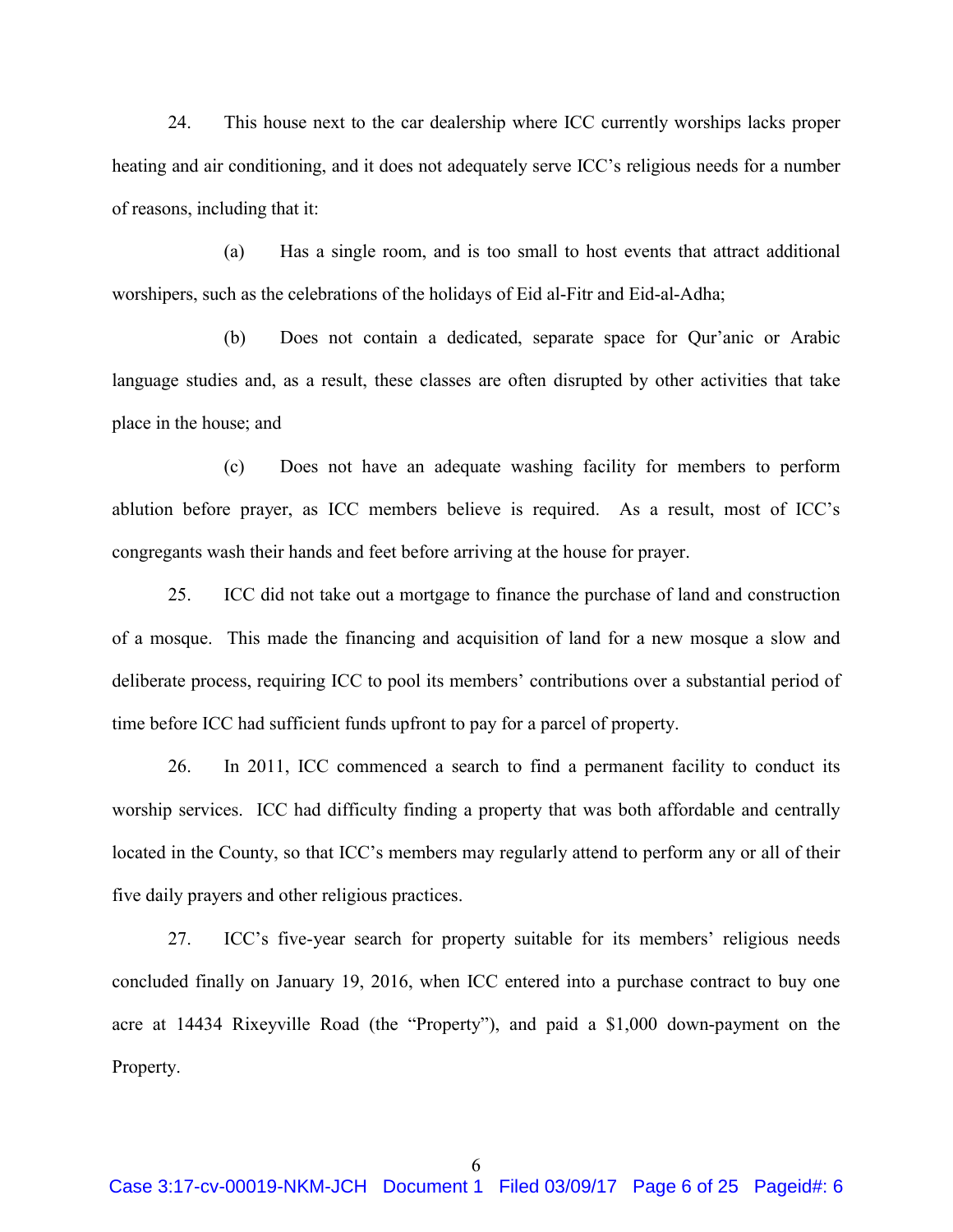28. ICC completed the purchase of the Property on April 14, 2016. ICC acquired the Property for a total cost of \$15,000.

29. Since April 2016, ICC has demolished the dilapidated structure that previously stood on the Property. ICC intends to build a small mosque on the Property that can serve the religious needs for up to one hundred congregants over the next decade.

## County Staff Provides Direction to ICC Regarding Permits Necessary for Mosque Construction

30. The County's Zoning Ordinance provides that religious land use is permitted "by right" in the R-1 Residential zoning district.

31. The Property is located in an R-1 zoning district of the County.

32. In January 2016, before ICC purchased the Property, Mohammad Nawabe, ICC's Director, contacted the County's Planning and Zoning Department seeking information about what permits would be necessary for ICC to construct its envisioned mosque on the Property.

33. Mr. Nawabe spoke to Sam McLearen, who was the County's Zoning Administrator and Acting Planning Director at the time.

34. As a first step, Mr. McLearen recommended that Mr. Nawabe contact the local health department to learn more about the Property's soil conditions.

35. At Mr. McLearen's behest, Mr. Nawabe contacted the County's health department. The health department informed Mr. Nawabe that the Property's soil would not support a traditional septic tank and drain field, and that ICC would need to apply for a permanent pump and haul permit with the County. The health department provided Mr. Nawabe with two letters that evidenced the Property's poor soil conditions that supported the department's conclusion that a traditional septic tank would not be supported by the soil, and that a pump and haul permit was needed.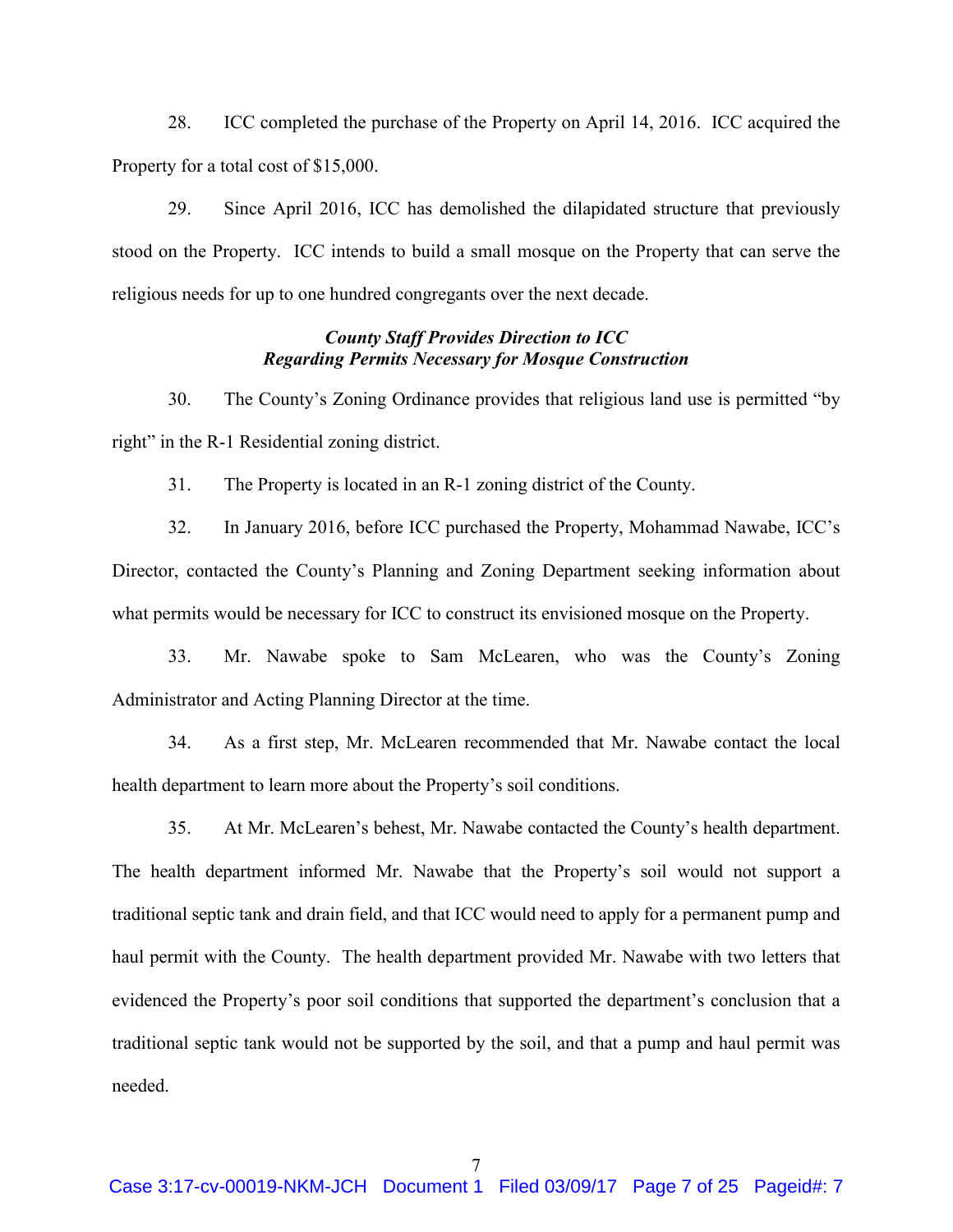36. In addition, the health department provided Mr. Nawabe with a chart entitled "Pump & Haul Application Summary," showing applications for pump and haul permits since 1995, whether such applications were approved, and providing a description of each such request. See Exhibit B. This chart demonstrated the following:

(a) Of the 19 applications for pump and haul permits submitted in the time period covered by the summary, the County had approved 18;

(b) In 1998, the County denied one pump and haul permit. The County staff recommended that the application be denied because it "was for a residential use and such situations had not previously been considered appropriate for pump and haul." Ex. B, at 2. The Board of Supervisors followed the staff's recommendation and denied the application;

(c) The County approved all pump and haul permits for churches, including: Christian Fellowship Church (1999); Reformation Lutheran Church (2001); Mount Zion Baptist Church (2002); Shiloh Baptist Church (2005); and First Baptist Church (2012);

(d) In 1993, the County approved a pump and haul permit, which it renewed in 2001, for the Reformation Lutheran Church. From 1993 through 2001, the Reformation Lutheran Church did not have a building on the approved site—it just "intended to serve a church on Route 29 . . . which had not yet been site planned or approved for construction." Ex. B, at 1. ICC, like the Reformation Lutheran Church, sought a pump and haul application for a site on which the property was not yet site-planned or approved for construction.

## Pump and Haul Permits in Culpeper County

37. Pump and haul permits are regulated by the Commonwealth of Virginia.

38. In Virginia, a pump and haul permit allows the permit holder to construct a tank that holds sewage on the site and contract for the sewage to be periodically pumped out and hauled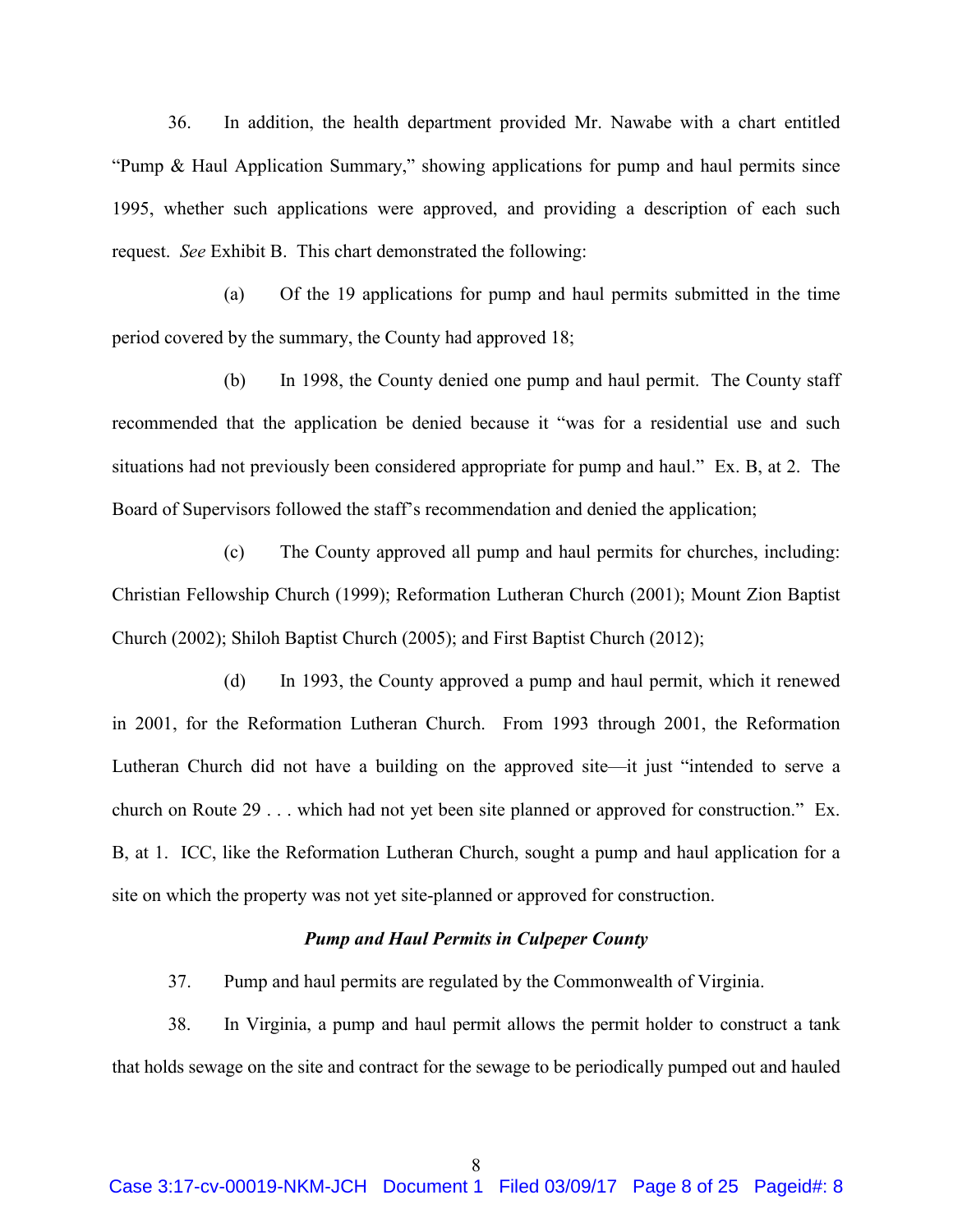by truck to a treatment facility. Such permits are generally necessary where municipal sewers are unavailable and a property's soil is unable to handle a septic system.

39. Under the Virginia Administrative Code, the Commissioner for the Virginia Department of Health issues a special permit that is required for the operation of all pump and haul services. The operation of pump and haul services on a "permanent" basis, which refers to the use of a pump and haul operation for more than one year, must be done under the auspices and supervision of a government entity.

40. The County holds the only permanent pump and haul permit issued by the Virginia Department of Health in Culpeper County.

41. At the time of ICC's application in 2016, in order to conduct a pump and haul operation for a period of more than one year in the County, an individual or entity was required to receive approval from the Board to be added to the County's general pump and haul permit.

42. At the time of ICC's application in 2016, approval of permanent pump and haul services in the County was at the complete discretion of the Board.

43. In addition to Exhibit B, which showed pump and haul applications since 1995 and the County's approval of 18 of 19 applications, on information and belief, an additional seven applications were granted between 1992 and 1995, four of which were for churches, and all were approved. Moreover, on information and belief, six Baptist churches currently use a pump and haul permit in the County.

## ICC Satisfies All Requirements for a Pump and Haul Permit

44. On or about February 8, 2016, after ICC contracted to purchase the Property but prior to closing on the purchase, Mr. Nawabe paid a \$250 processing fee and submitted a completed pump and haul application package to the County on behalf of ICC. The complete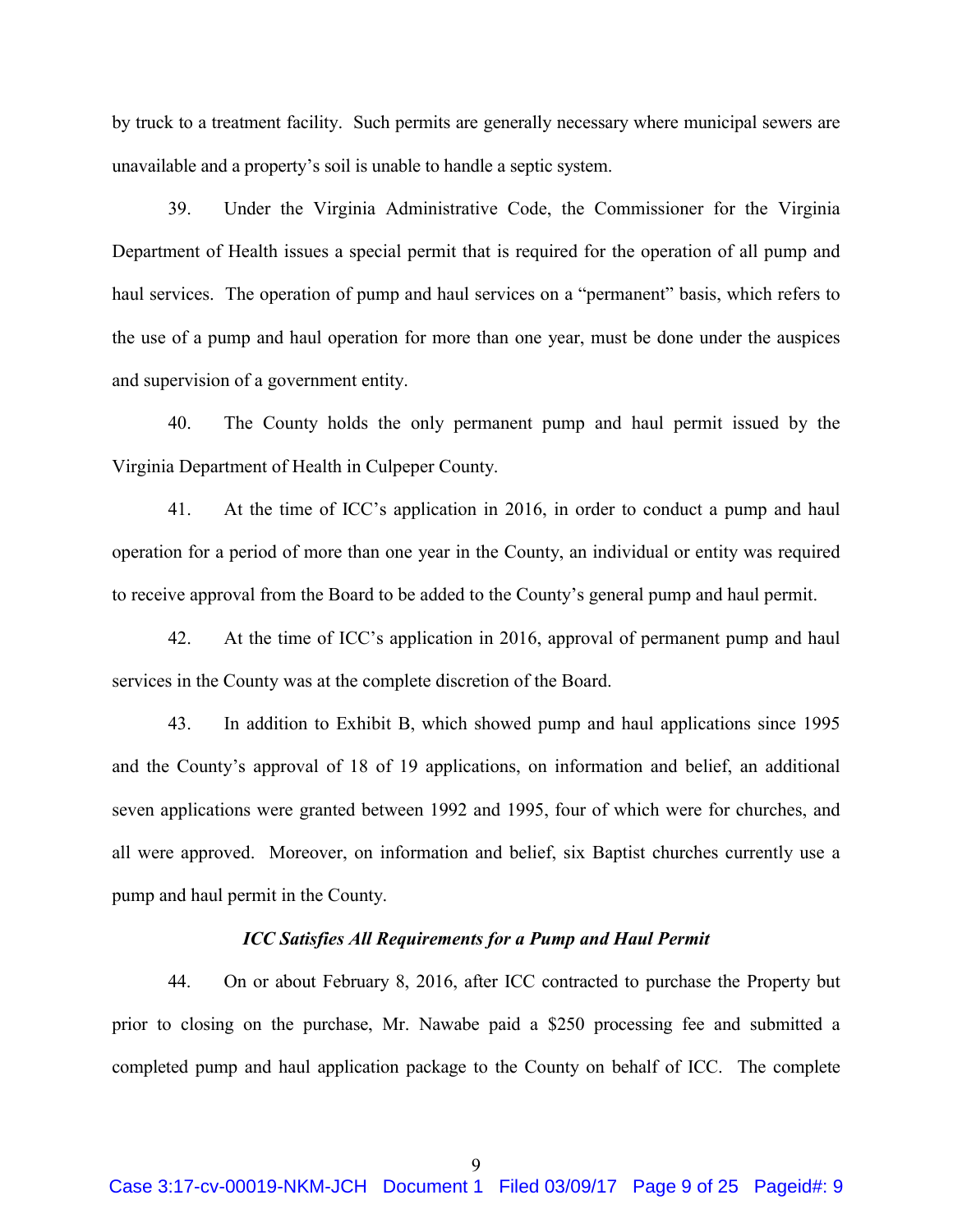application package included the application, a signed pump and haul agreement, ICC's contract to purchase the Property, and the two letters that the County health department provided, evidencing the Property's poor soil conditions and the department's conclusion that a pump and haul permit was needed.

45. On the application, ICC stated that the Property would be used for "praying and meetings" and that ICC was presented with a hardship because "the soil is bad and cannot support a traditional septic system."

46. The County scheduled the application to be considered at the Board's March 1, 2016 meeting.

## Prior to the County Board Meeting, ICC Encounters Discriminatory Resistance to Its Pump and Haul Permit Application

47. On February 28, 2016, Kurt Christensen, a well-known civic leader in the County, sent an email to County Administrator Egertson, some board members, and certain local news outlets voicing concern about ICC's application. The email read in relevant part: "I understand the Islamic Center of Culpeper wishes to rehabilitate the existing home and use it on a weekly basis as a place of prayer. ....Hmmmmmmmmmm..." Mr. Christensen asked the Board to "please pull this item from the March meeting agenda and give citizens a detailed briefing pronto."

48. Upon reading the email the following morning, County Administrator Egertson sent the County Attorney an email stating: "[W]e should discuss this today. Thanks."

49. In response to Mr. Christensen's email, the County Attorney stated at the March 1, 2016 Board meeting that she needed time to review ICC's contract. As a result, the Board pulled the application from the March 1, 2016 meeting agenda. On information and belief, the County Attorney did not require such a review for previous applicants' pump and haul contracts.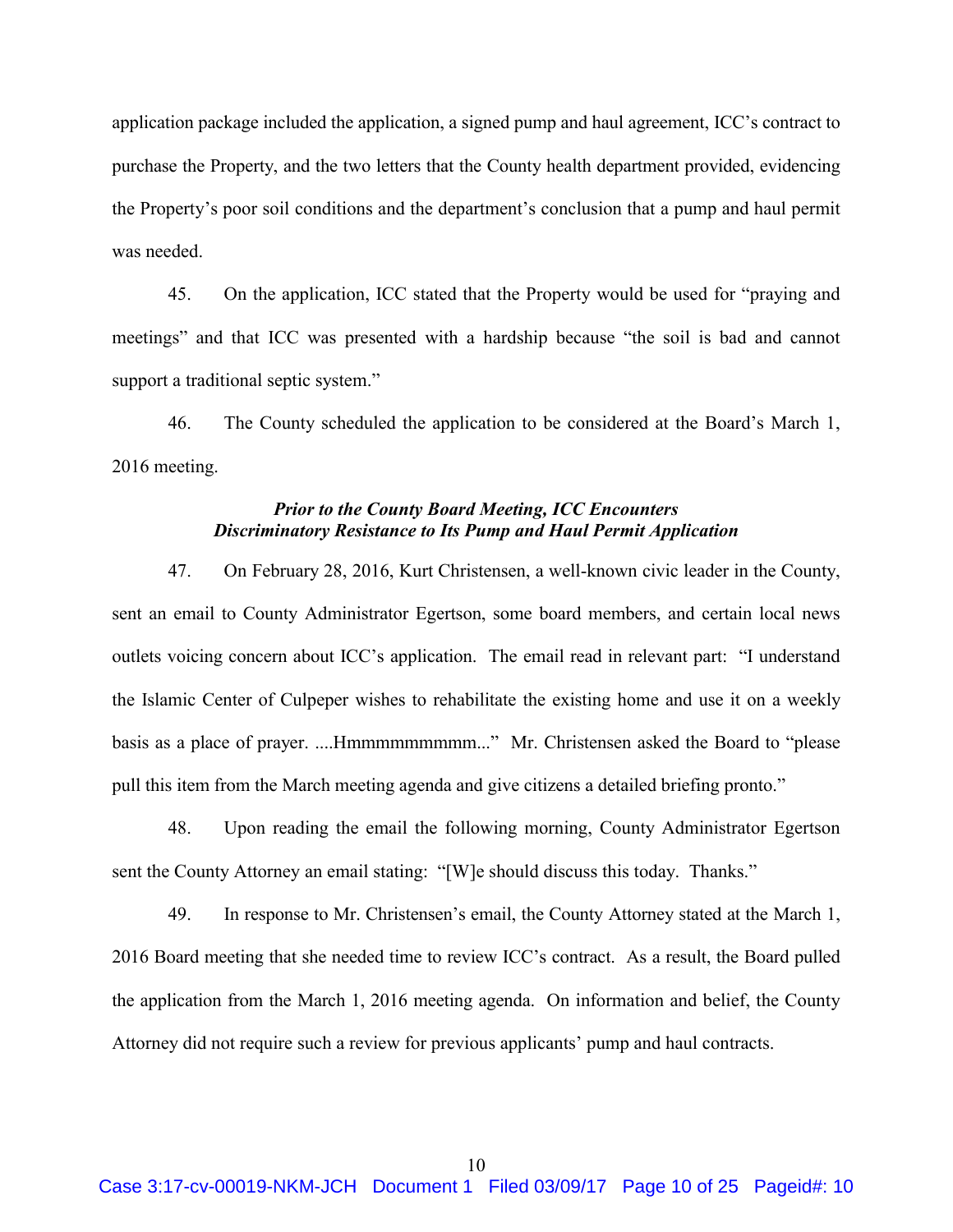50. After the March 1, 2016 meeting, Planning Director McLearen contacted Mr. Nawabe and asked that he meet him at his office to discuss ICC's pump and haul request.

51. Later that day, Mr. Nawabe met with Mr. McLearen, County Administrator Egertson, and Board Chairwoman Fritz. In the meeting, Mr. McLearen informed Mr. Nawabe that he had given Mr. Nawabe an outdated pump and haul agreement to complete and asked that Mr. Nawabe complete a newer form.

52. The two forms were substantially identical: the February 23, 2016 Pump and Haul Agreement cited to Part III Article 2 of the Virginia Sewage Handling and Disposal Regulations, whereas the March 3, 2016 Pump and Haul Agreement cited to Part IV, Article 4 of the same code. Mr. McLearen provided Mr. Nawabe with the updated form.

53. In this meeting, County Administrator Egertson and Chairwoman Fritz assured Mr. Nawabe that pump and haul applications were routine matters and that ICC's application would be approved.

54. On or about March 3, 2016, Mr. Nawabe resubmitted ICC's complete pump and haul application package, using the correct pump and haul agreement, to the County.

55. The County scheduled the application to be considered at the Board's April 5, 2016 meeting.

56. Between the March 1 and April 5, 2016 Board meetings, many constituents sent emails and made phone calls to County officials and board members, opposing ICC's pump and haul application. On information and belief, much of the opposition to ICC's application disparaged Muslims, and referenced terrorism and the September 11, 2001 terrorist attacks.

11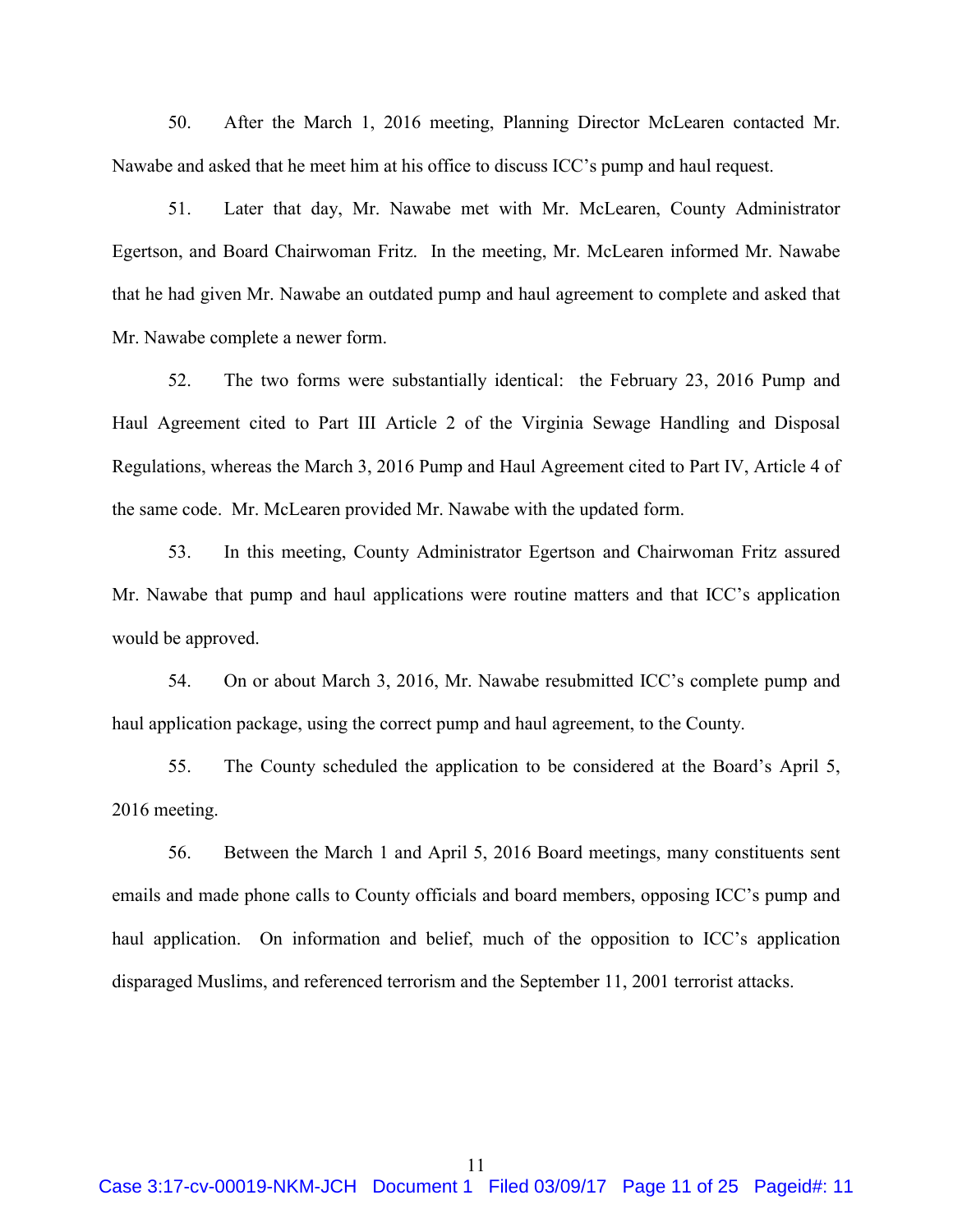57. In the days leading up to the April 5 hearing, in Chairwoman Fritz's district, antimosque residents hung a banner stating "No Islamic Center!" in big black letters, listing the date of the hearing, and Chairwoman Fritz's name and contact information.

58. On April 2, 2016, Chairwoman Fritz emailed County Administrator Egertson about the barrage of emails and phone calls she had received concerning ICC's request for a pump and haul permit. Mr. Egertson responded: "It just keeps coming back to the same question – why is this request subject to more scrutiny and tighter interpretation of the policy than all the past requests?" He informed Chairwoman Fritz that he would be prepared to cover the questions raised by the community at the April 5 Board hearing.

59. In a subsequent email from Chairwoman Fritz to County Administrator Egertson on the same day, Ms. Fritz agreed that "the scrutiny is unfair," and that she hoped "that if all questions are answered prior to any board discussion it will keep the grandstanding to a minimum." She also warned Mr. Egertson that "board members are being drilled by these folks and taken to lunch I hear so these are the questions and/or comments [board members] will be making in order to answer to those folks."

## The Board Rejects ICC's Pump and Haul Permit at Its April 2016 Meeting, Based upon Anti-Muslim Animus

60. On April 5, 2016, the Board considered ICC's application for a pump and haul permit. Prior to the Board's discussion on the application, County Administrator Egertson read a prepared statement that noted the following:

(a) The County had reviewed ICC's application package and ICC was deemed an eligible applicant under applicable state law. See Hr'g 4:20–4:45; Tr. 1–2.

(b) "Pump and Haul permit applications are not by law subject to public hearing nor review by the Planning Commission." See Hr'g 6:45–7:00; Tr. 3.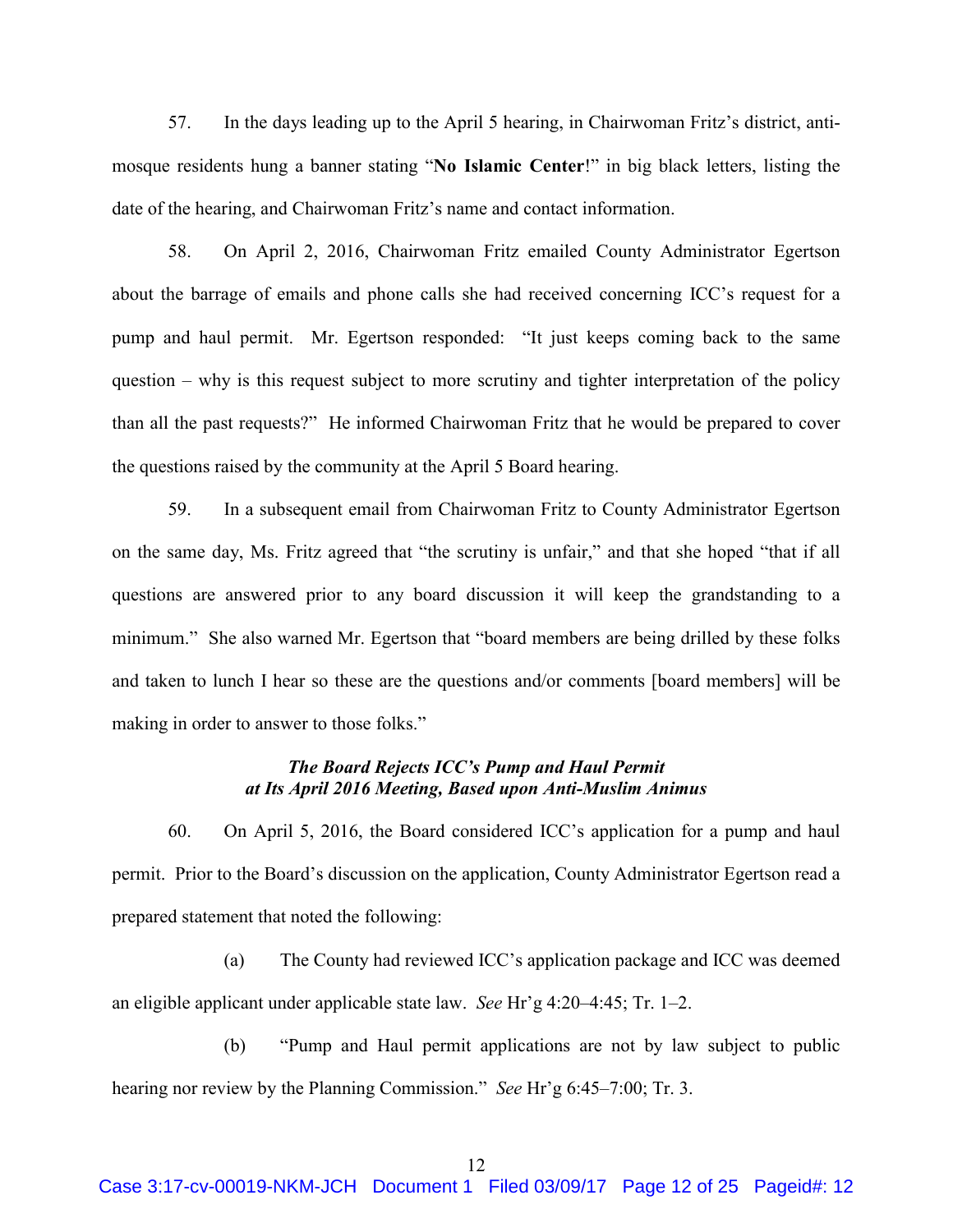(c) The Property is "within reasonable distance from public utilities, it has the potential that those utilities could become available over the next few years, if not in the immediate future." See Hr'g 5:44–6:00; Tr. 2.

(d) The Board had the authority to approve requests for pump and haul permits "which are expected to be in use for periods longer than one year" and that pump and haul permits had been approved in the past that were considered "long term." See Hr'g 7:35– 7:55; Tr. 4.

(e) County staff researched pump and haul permits issued since 1995 and the Board had approved all but one application. See Hr'g 8:00–8:25; Tr. 4.

(f) The County's practice has "generally required the applicant to show proof [from] the health department that no other viable alternatives exist" and that ICC provided letters from the health department "saying that the soil just wouldn't support what they would consider a traditional type of drain field, and no other alternative was identified by the health department and the soil consultants that could work here." See Hr'g 8:00–8:25, 10:25–11:05; Tr. 4, 6.

61. Supervisors Chase, Deal, and Frazier stated that they opposed the ICC's pump and haul application because ICC did not show hardship. Supervisor Chase put forward a motion to deny ICC's application. Immediately following Chase's explanation why he could not support the pump and haul permit, the audience at the meeting erupted into applause and cheers. Hr'g 12:55–13:30; Tr. 7.

62. Supervisor Chase later stated that his vote to deny the permit had nothing to do with religion: "[I]f it was a Presbyterian church I'd still vote against it." Hr'g 17:35–17:55; Tr. 10. Supervisor Hansohn responded to Chase that the Board in fact had previously approved a similar pump and haul permit for a church. Hr'g 13:50–14:10; Tr. 8.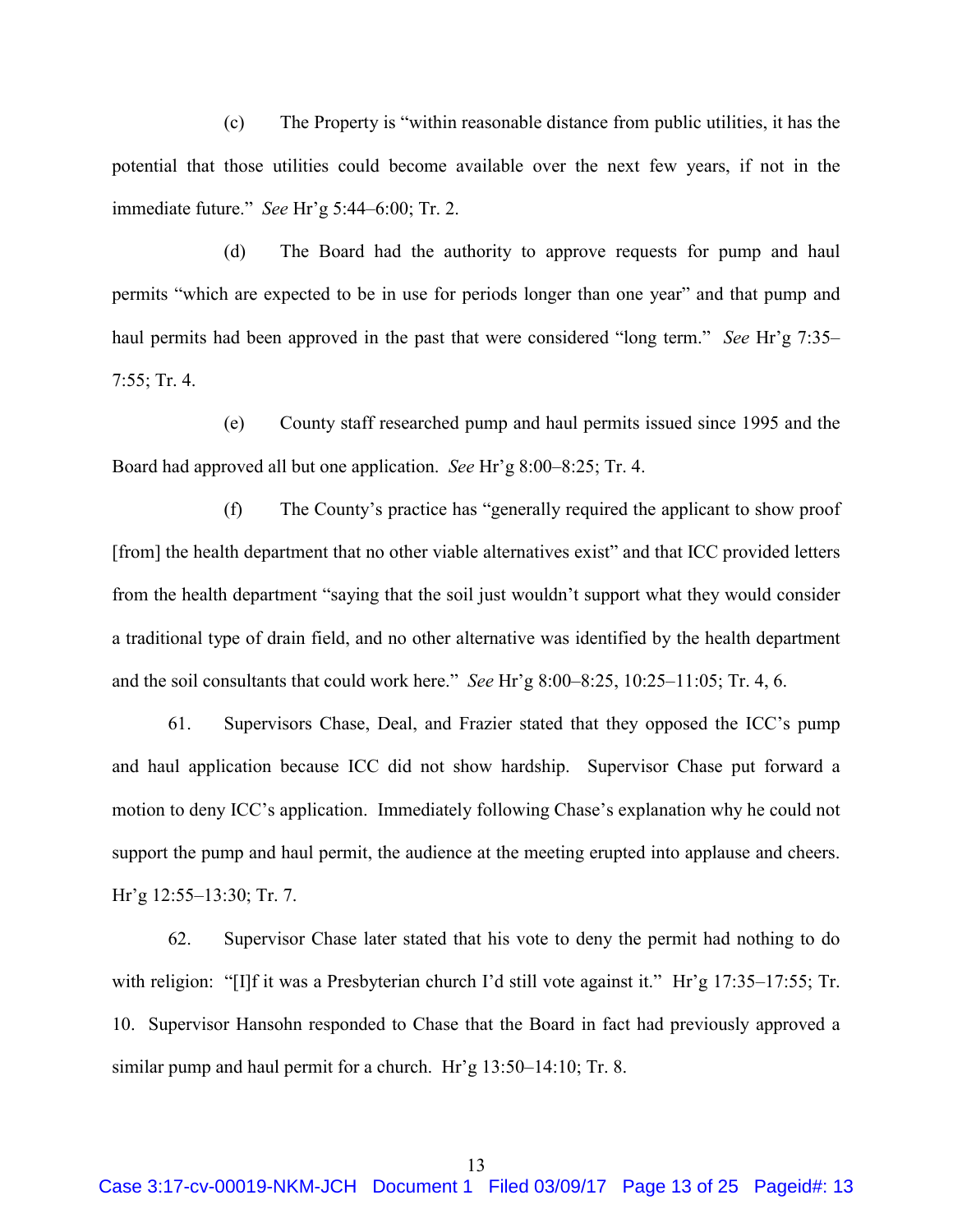63. Supervisor Deal explained, before he voted to deny the permit, that "[e]veryone that knows me knows I don't have a discriminatory bone in my body." His stated reason for the vote was that without a current "habitable structure" on the property, "any hardship suffered by the applicant would be self-inflicted." Hr'g 16:25–17:35; Tr. 9–10.

64. Supervisor Frazier said his vote to deny the permit was because ICC had failed to explore and exhaust all alternative systems, even though County Administrator Egertson had explained that according to the Health Department's analysis of the property, its soil conditions did not allow for any viable alternatives. See Hr'g 10:30–11:05; Tr. 6 (Administrator Egertson: "In terms of some of these mound and other sand systems, it is my understanding they are just not viable."). Supervisor Frazier also expressed concern regarding whether ICC had an improper profit motive—"this person bought this property at a cheap price . . . [i]t's a speculation thing where they are going to enhance themselves by doing this, you've gotta look at that . . . at the business side of things . . . ." Hr'g 19:10–19:30; Tr. 11.

65. Ultimately, Supervisors Chase, Deal, Frazier, and Walker, said they voted to deny ICC's application because ICC did not experience any hardship, since it did not own the Property at the time of the application and there was no existing structure.

66. Speaking first among the board members voting in favor of ICC's application, Supervisor Hansohn stated that she had received a number of calls requesting she deny ICC's application on account of the applicant's religion. Supervisor Hansohn stated that she "understood people who are so afraid because what has happened in Europe." However, she explained that the Board could not deny the permit based on the applicant's religion, and that any concerns about the pump and haul permit approval process could be addressed by the Board after granting ICC's permit. Hr'g 13:30–16:20; Tr. 8–9.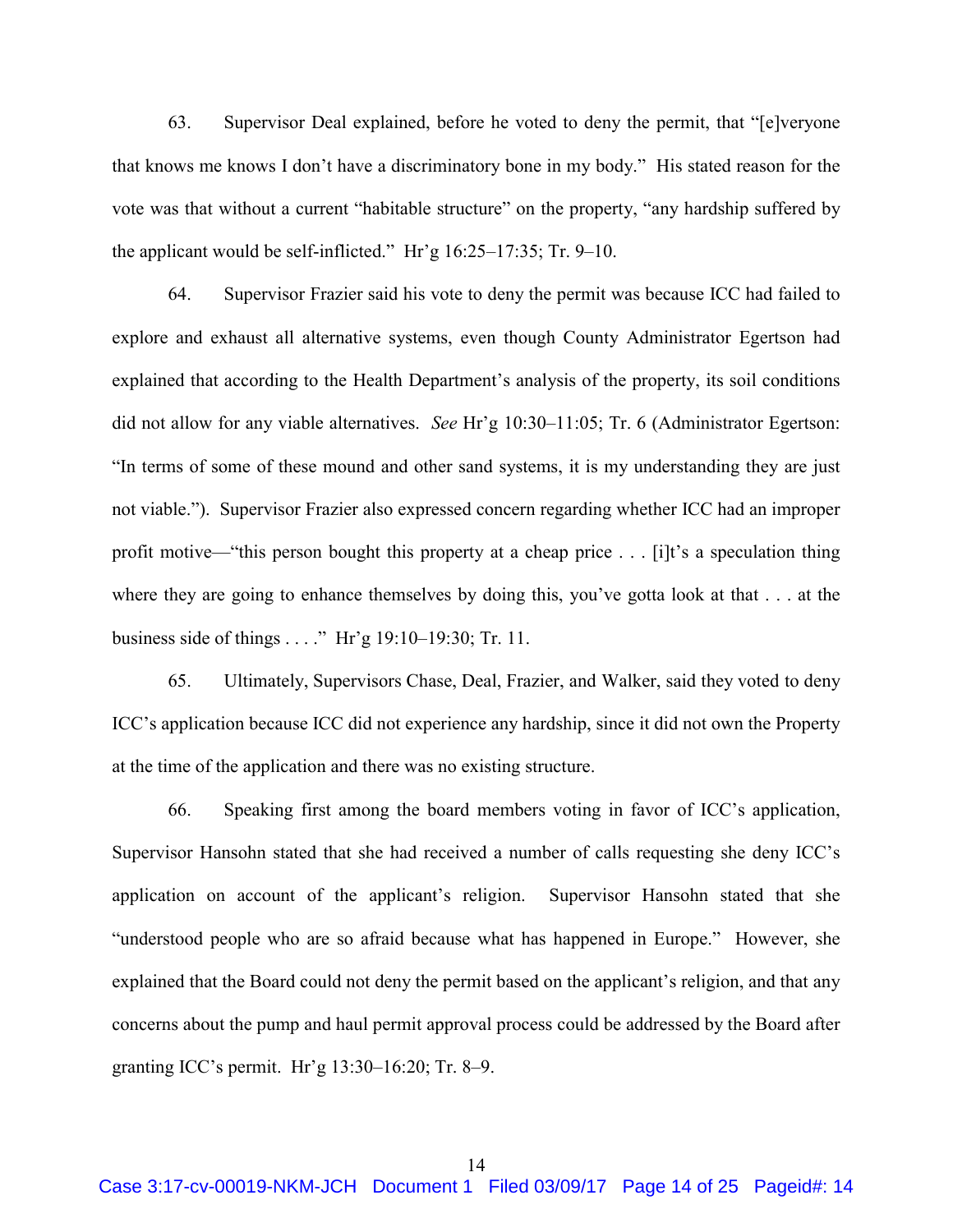67. Supervisor Rosenberger, in explaining his vote to grant ICC's permit, stated that his oath of office requires him to "faithfully and impartially discharge the duties of [his] office," and that "[y]ou need to look strongly whether it's germane or whether it's not to the Fourteenth Amendment of the Constitution which guarantees equal protection of the law." Hr'g 21:10– 21:55; Tr. 12.

68. The Board had previously approved requests for pump and haul operations under similar, if not identical, circumstances, including when an applicant did not yet own the property, or when there was not an existing structure. Administrator Egertson even stated on the record that "it has been verified that the Code of Virginia and the attendant state regulations do permit a contract owner of the property to make this application," as ICC had done. Hr'g 04:15–04:45; Tr. 1–2. Supervisor Chase, who voted to deny ICC's application, has served continuously as a member of the Board since 1982, during which time Board approved the prior 26 pump and haul applications. In addition, on information and belief, currently a half-dozen Baptist churches in Culpeper operate pump and haul systems through the County's general permit.

69. Notwithstanding the Board's prior treatment of pump and haul applications and ICC's submission of a complete pump and haul application that fulfilled any and all state and County requirements, Supervisor Chase's motion to deny ICC's pump and haul permit passed 4 to 3. Voting with Supervisor Chase were Supervisors Deal, Frazier and Walker. Voting against the motion to deny the permit were Chairwoman Fritz and Supervisors Hansohn and Rosenberger.

70. Several anti-Muslim activist websites celebrated the audience members at the April 5, 2016 meeting who applauded the denial of ICC's permit. Indeed, one website recognized Supervisor Chase's stated reasons for voting against ICC's permit were pretextual, when he said he voted "not because of religion, but because of use' ... (Wink Wink)." (emphasis in original).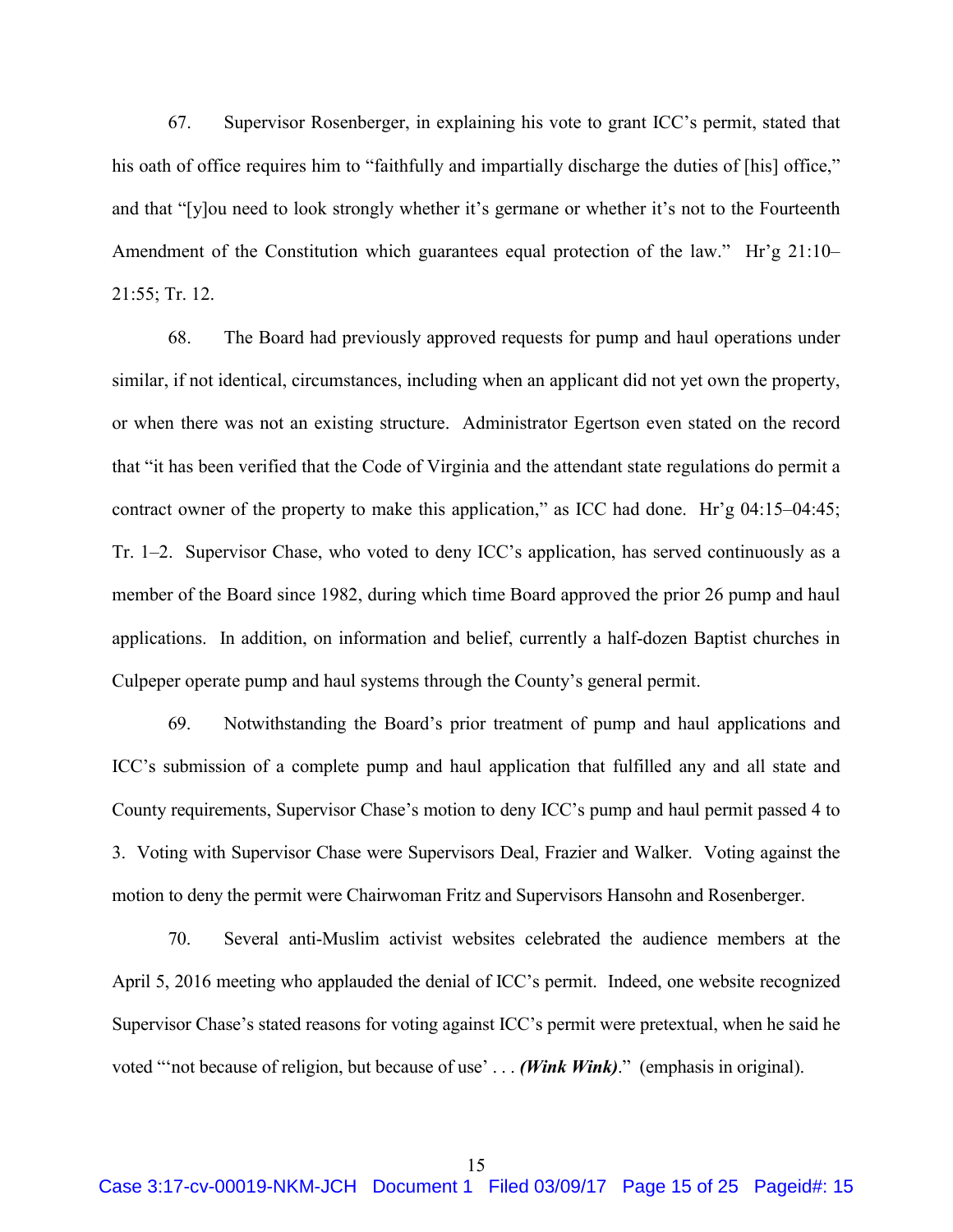## ICC and Its Members Have Been Injured by the Denial of Their Religious Freedom and Rights to Equal Protection

71. Because the County did not approve ICC's pump and haul request, the County has unreasonably limited ICC's ability to build a mosque, and therefore its members cannot engage in their religious practices to the degree and in the way they believe they are compelled to do.

72. In denying ICC's application, the County has used its pump and haul application review process as a means for denying a religious land use to Muslim residents because of their religion.

73. The County's denial of ICC's pump and haul request, for purposes of RLUIPA, constitutes the "application" of a "land use regulation" that "limits or restricts a claimant's use or development of land (including a structure affixed to land)." 42 U.S.C. § 2000cc-5(5).

74. ICC currently pays and has been paying property taxes to Culpeper County for this parcel of land it is unable to use.

75. The County attempted to further curb ICC's efforts to build a mosque by ordering consecutive 120-day moratoria on any new pump and haul applications in August and then again in November 2016, barring ICC from any attempts to re-apply. During this period if not earlier, the County stopped accepting pump and haul applications under its old policy.

76. In January 2017, the Rules Committee of the Board approved an onerous, new pump and haul policy which states that the County does not support pump and haul as a permanent sewer solution, "except in the rarest of circumstances and upon sufficient demonstration of extreme hardship conditions." The new policy also mandates that the Board must review permanent pump and haul permits requests on a case-to-case basis. Under the new policy economic considerations are not to be considered an extreme hardship unless it is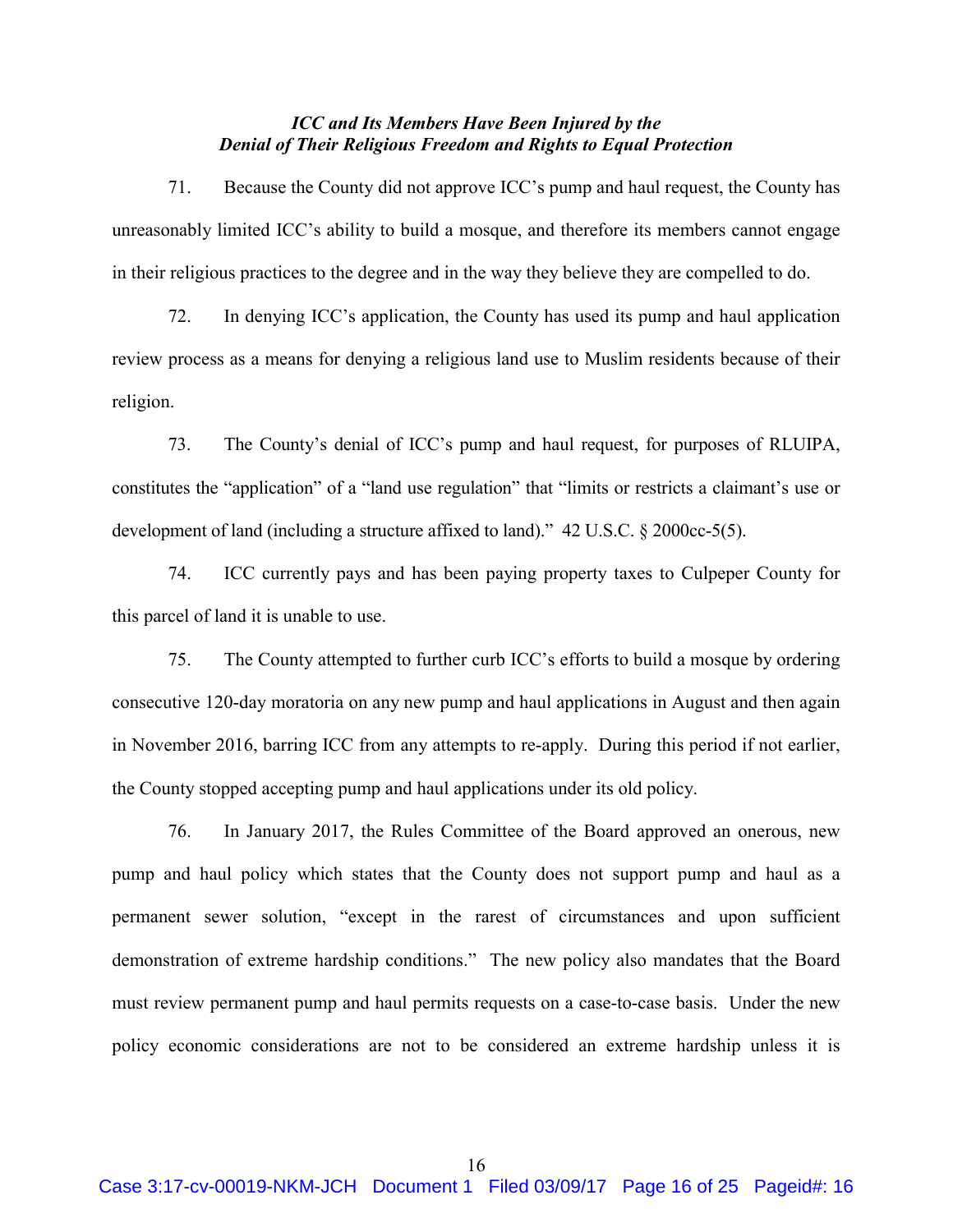sufficiently demonstrated that any viable alternate sewage disposal method would exceed 50 percent of the total value of the property.

# COUNT I

# Violation of RLUIPA – Substantial Burden  $(42 \text{ U.S.C. } § 2000cc(a)(1))$

77. The allegations above are hereby incorporated by reference.

78. Defendant's actions have deprived and continue to deprive ICC of its right to the free exercise of religion embodied in the First and Fourteenth Amendments and actionable in a private right of action through RLUIPA. 42 U.S.C.  $\S$  2000cc(a)(1). Defendant has done so by imposing and implementing land use regulations, including (a) the denial of ICC's pump and haul permit; (b) thereafter enacting consecutive 120-day moratoria on any new permit applications; and (c) then promulgating a new and more burdensome pump and haul application regulation, in a manner that has imposed and continues to impose a substantial burden on ICC's religious exercise, all in violation of RLUIPA.

79. Defendant imposed this substantial burden on ICC's religious exercise, without any compelling interest, and without using the least restrictive means to further any compelling interest.

80. At all times before Defendant's unlawful denial of ICC's application, ICC held a reasonable expectation that it could build a mosque on the Property, complete with means for necessary sewage disposal through a pump and haul permit.

81. ICC is entitled to declaratory and injunctive relief.

82. ICC has suffered damages as a result of Defendant's unlawful actions in violation of RLUIPA.

83. Defendant is liable to ICC for damages in an amount to be determined at trial.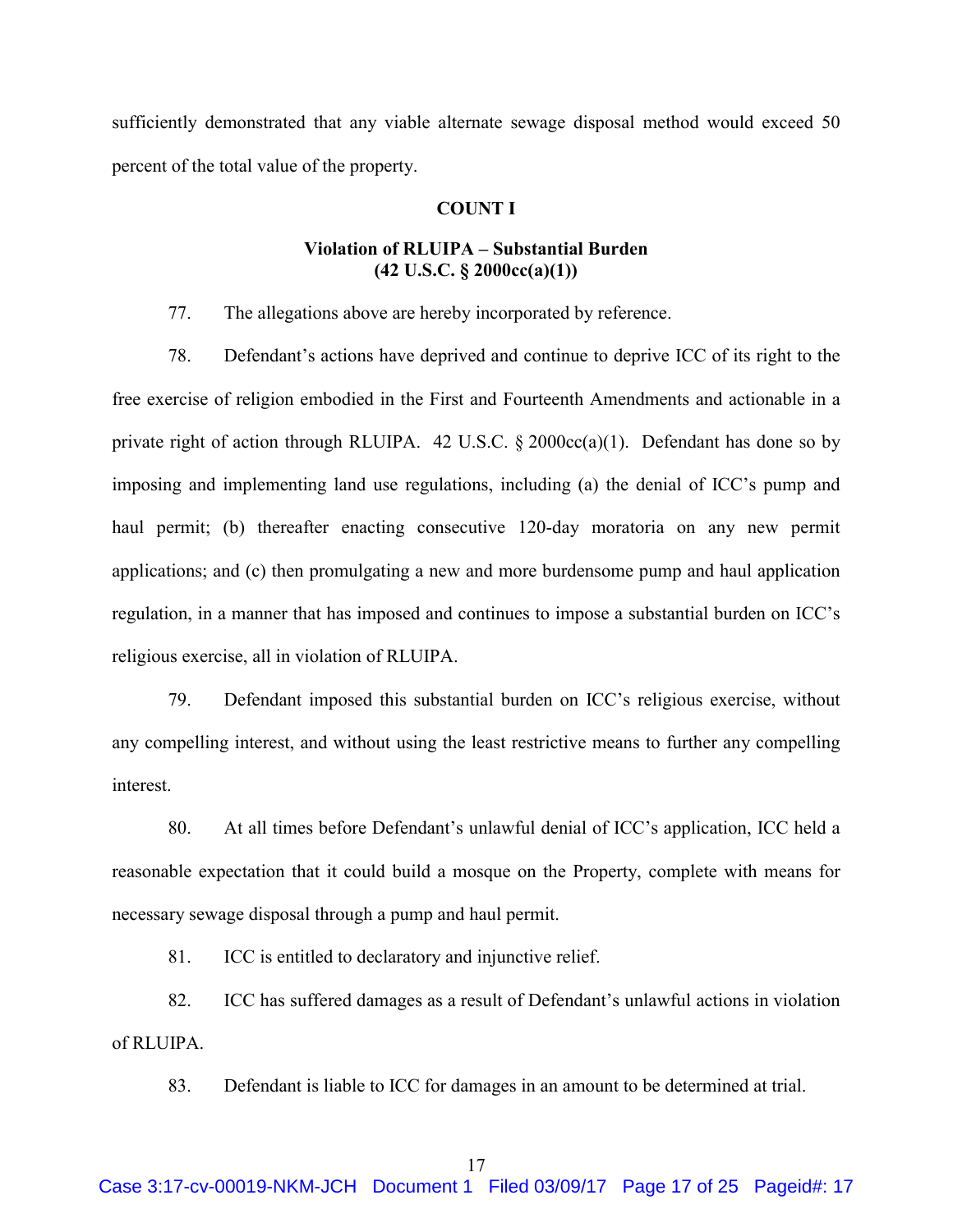#### COUNT II

# Violation of RLUIPA – Discrimination (42 U.S.C. § 2000cc(b)(2))

84. The allegations above are hereby incorporated by reference.

85. Section 2(b)(2) of RLUIPA prohibits any government from imposing or implementing land use regulations in a manner that discriminates against any assembly or institution on the basis of religion or religious denomination.

86. Defendant has violated RLUIPA by intentionally discriminating against ICC and treating it differently from other applicants on the basis of religion or religious denomination, including by (a) denying ICC's pump and haul permit; (b) thereafter enacting consecutive 120 day moratoria on any new permit applications; and (c) then promulgating a new and more burdensome pump and haul application regulation. Such disparate treatment violates the antidiscrimination provision of RLUIPA. 42 U.S.C. § 2000cc(b)(2).

87. The reasons advanced by those board members who voted to deny ICC's application for a pump and haul permit were pretextual. The County previously had considered at least 26 such applications and never before denied a pump and haul permit for a commercial or religious use before it denied ICC's application. In addition, on information and belief a halfdozen Baptist churches in the County currently operate pump and haul systems through the County's general permit.

88. ICC is entitled to declaratory and injunctive relief.

89. ICC has suffered damages as a result of Defendant's unlawful actions in violation of RLUIPA.

90. Defendant is liable to ICC for damages in an amount to be determined at trial.

18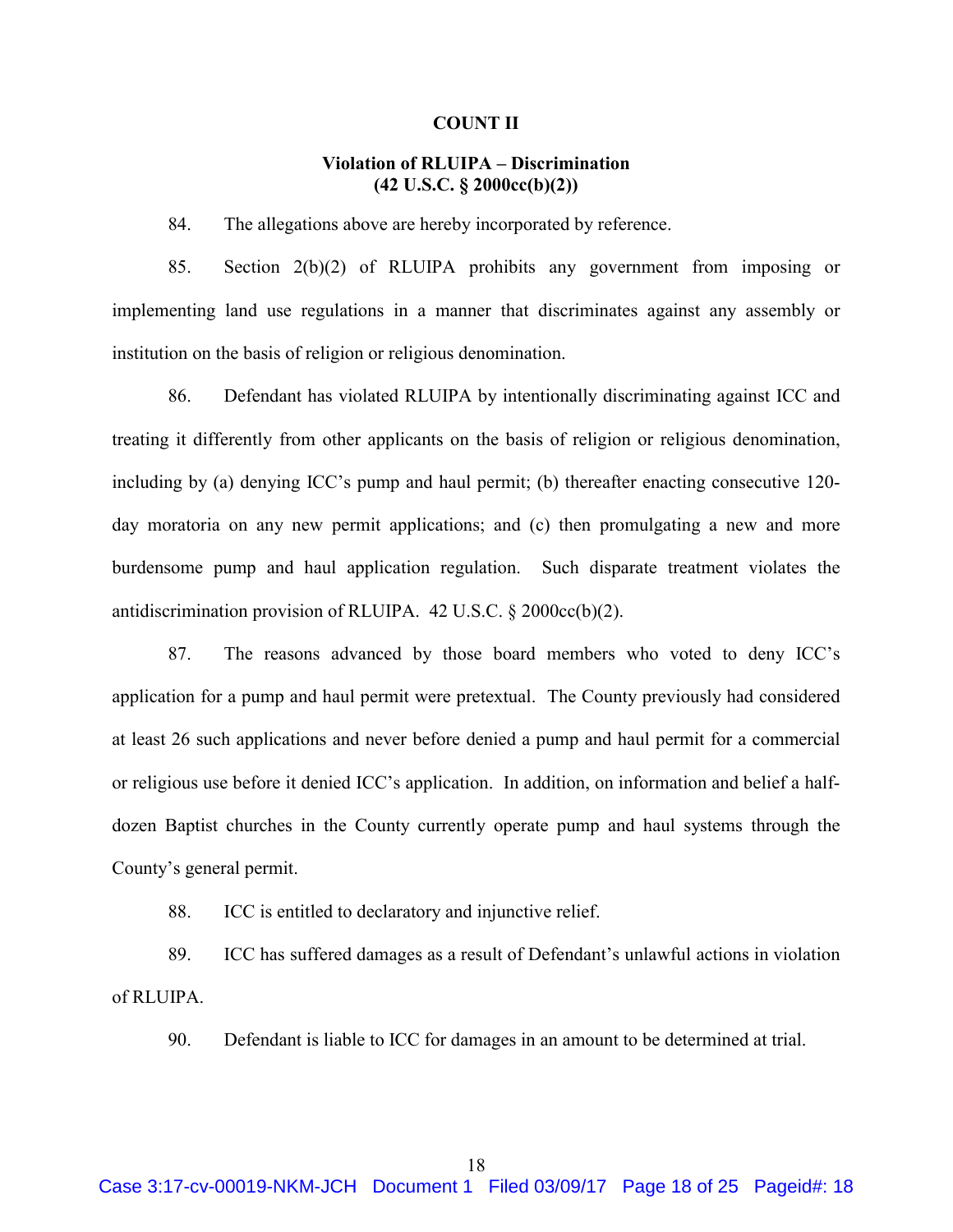#### COUNT III

## Violation of RLUIPA – Unreasonable Limitations (42 U.S.C. § 2000cc(b)(3)(B))

91. The allegations above are hereby incorporated by reference.

92. Section 2(b)(3)(B) of RLUIPA prohibits any government from imposing or implementing land use regulations in a manner that unreasonably limits religious assemblies, institutions, or structures within a jurisdiction.

93. By imposing and implementing a land use regulation in a manner which constitutes an unreasonable limitation upon ICC, Defendant has violated this provision of RLUIPA by (a) denying ICC's pump and haul permit; (b) thereafter enacting consecutive 120 day moratoria on any new permit applications; and (c) then promulgating a new and more burdensome pump and haul application regulation.

94. ICC is entitled to declaratory and injunctive relief.

95. ICC has suffered damages as a result of the improper actions of the County in violation of RLUIPA.

96. Defendant is liable to ICC for damages in an amount to be determined at trial.

# COUNT IV

# Violation of the United States Constitution – First Amendment and Fourteenth Amendment (Free Exercise of Religion) (42 U.S.C. § 1983)

97. The allegations above are hereby incorporated by reference.

98. The First Amendment of the United States Constitution, as incorporated against the States through the Fourteenth Amendment, prohibits a state or any political subdivision thereof from abridging the free exercise of religion (the "Free Exercise Clause").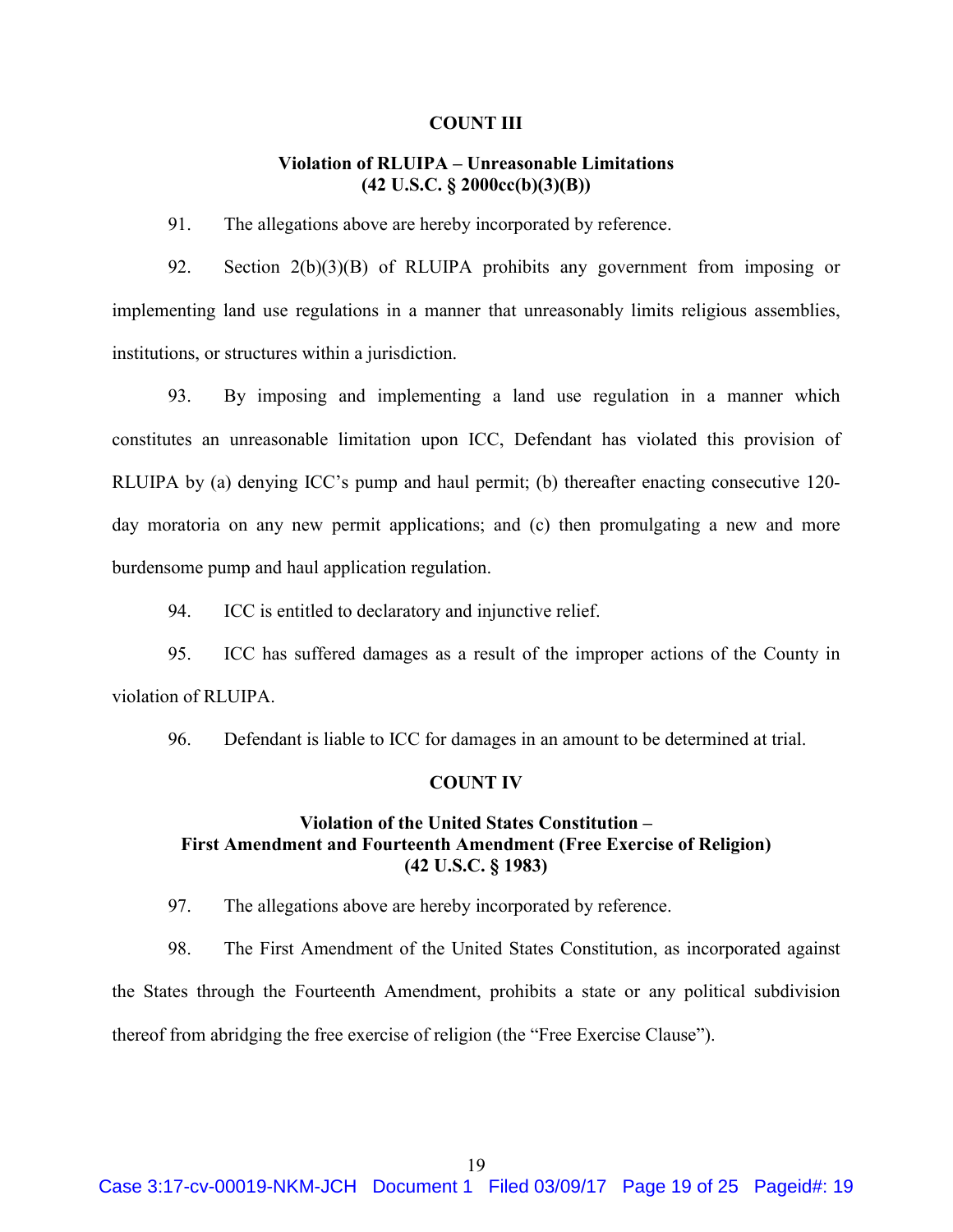99. Section 1983 of Title 42 of the U.S. Code provides, in relevant part: "Every person who, under color of any statute, ordinance, regulation, custom, or usage, of any State or Territory or the District of Columbia, subjects, or causes to be subjected, any citizen of the United States or other person within the jurisdiction thereof to the deprivation of any rights, privileges, or immunities secured by the Constitution and laws, shall be liable to the party injured in an action at law, suit in equity, or other proper proceeding for redress . . . ."

100. Defendant's actions have violated and continue to violate ICC's rights under the Free Exercise Clause by imposing a substantial burden upon ICC's right to religious exercise, and by intentionally discriminating against ICC on the basis of religious belief. The substantial burden has been imposed by the discriminatory and arbitrary denial of ICC's application for a pump and haul permit through the discretionary enforcement of a hardship standard which Defendant discriminatorily and arbitrarily applied.

101. Defendant discriminated against ICC by denying its application for a pump and haul permit, and by promulgating even more burdensome obstacles through a new pump and haul policy based on discriminatory animus towards ICC's religion.

102. Defendant's consecutive 120-day moratoria and new application policy was promulgated in reaction to ICC's application. Recognizing the incongruity between the Board's reasoning for denying ICC's pump and haul application, and the reality of what the County has previously considered sufficient to grant a pump and haul permit, the Board now seeks to impose a higher degree of scrutiny on pump and haul applications, including any future application by ICC.

103. Defendant's aforementioned actions were undertaken under color of law of the Commonwealth of Virginia, and county ordinance and procedures.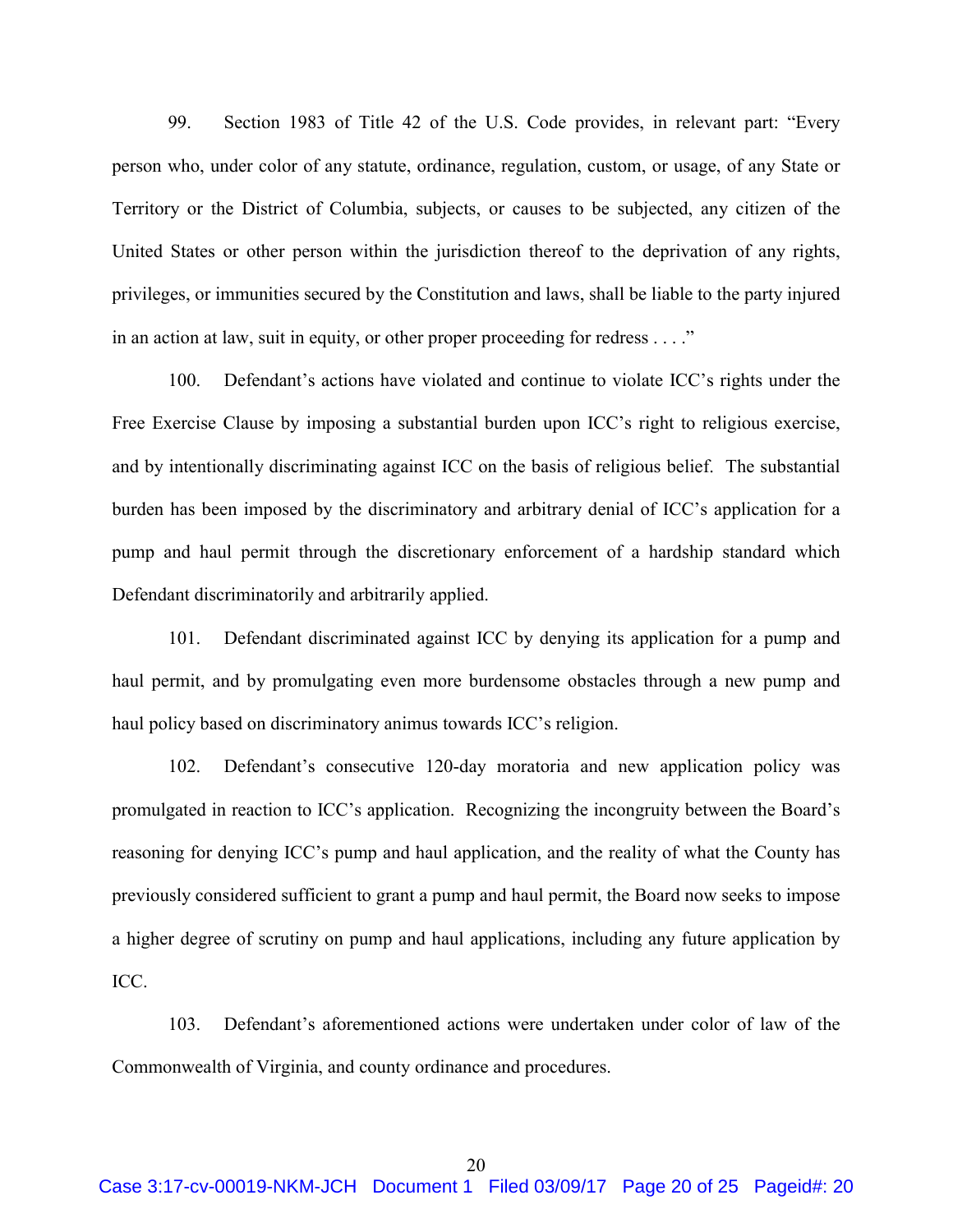104. ICC has suffered constitutional and economic injuries as a result of Defendant's actions.

105. ICC is entitled to a declaratory judgment that the Defendant's conduct has violated its First and Fourteenth Amendment rights.

106. ICC is also entitled to, and is seeking, injunctive relief mandating that its pump and haul application be granted forthwith.

107. Defendant is liable to ICC for damages in an amount to be determined at trial.

#### COUNT V

# Violation of the United States Constitution – Fourteenth Amendment (Equal Protection) (42 U.S.C. § 1983)

108. The allegations above are hereby incorporated by reference.

109. The Fourteenth Amendment of the United States Constitution provides that no State shall "deny to any person within its jurisdiction the equal protection of the laws" (the "Equal Protection Clause").

110. Section 1983 of Title 42 of the U.S. Code provides, in relevant part: "Every person who, under color of any statute, ordinance, regulation, custom, or usage, of any State or Territory or the District of Columbia, subjects, or causes to be subjected, any citizen of the United States or other person within the jurisdiction thereof to the deprivation of any rights, privileges, or immunities secured by the Constitution and laws, shall be liable to the party injured in an action at law, suit in equity, or other proper proceeding for redress . . . ."

111. The activities of the County have violated and continue to violate ICC's rights under the Equal Protection Clause by intentionally treating ICC differently from other entities on the basis of religious belief. The County implemented policies and procedures related to zoning, health and building codes, and pump and haul permit applications, in a manner that intentionally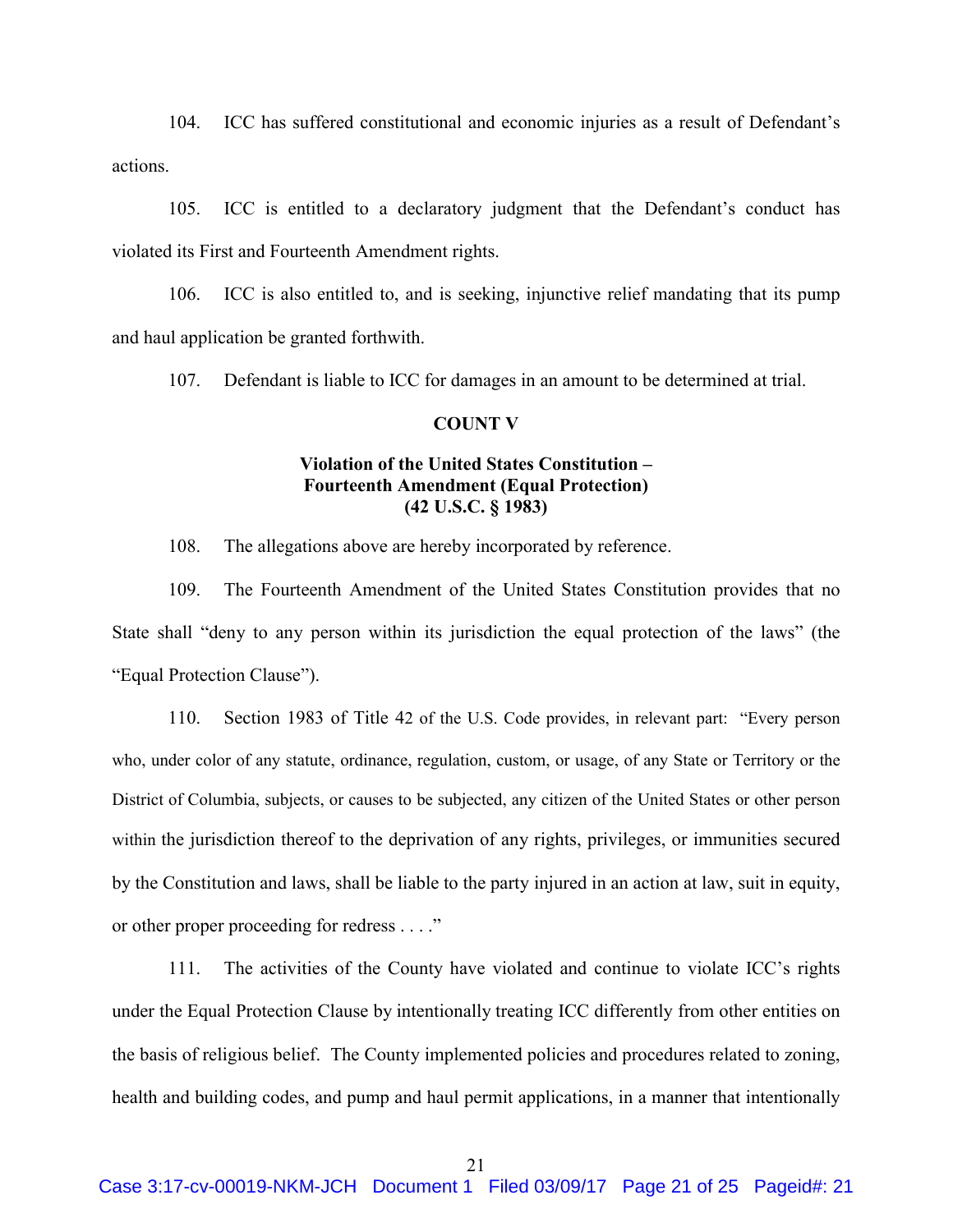discriminated against ICC on the basis of religion, and was different and substantially more burdensome than implementation of such codes, policies, and procedures as to other religious or secular organizations. The County engaged in such conduct by, among other things, (a) denying ICC's pump and haul permit; (b) thereafter enacting consecutive 120-day moratoria on any new permit applications; and (c) then promulgating a new and more burdensome pump and haul application regulation.

112. Defendant's aforementioned actions were undertaken under color of law of the Commonwealth of Virginia, and county ordinance and procedures.

113. ICC has suffered constitutional and economic injuries as a result of Defendant's actions.

114. ICC is entitled to a declaratory judgment that the Defendant's conduct has violated its First and Fourteenth Amendment rights.

115. ICC also is entitled to, and is seeking, injunctive relief mandating that ICC's pump and haul application be granted forthwith.

116. Defendant is liable to ICC for damages in an amount to be determined at trial.

#### COUNT VI

## Violation of the Constitution of the Commonwealth of Virginia, Article 1, §16

117. The allegations above are hereby incorporated by reference.

118. The Virginia Constitution, Article 1, Section 16, states that "the General Assembly shall not prescribe any religious test whatever, or confer any peculiar privileges or advantages on any sect or denomination, or pass any law requiring or authorizing any religious society, or the people of any district within this Commonwealth, to levy on themselves or others, any tax for the erection or repair of any house of public worship, or for the support of any church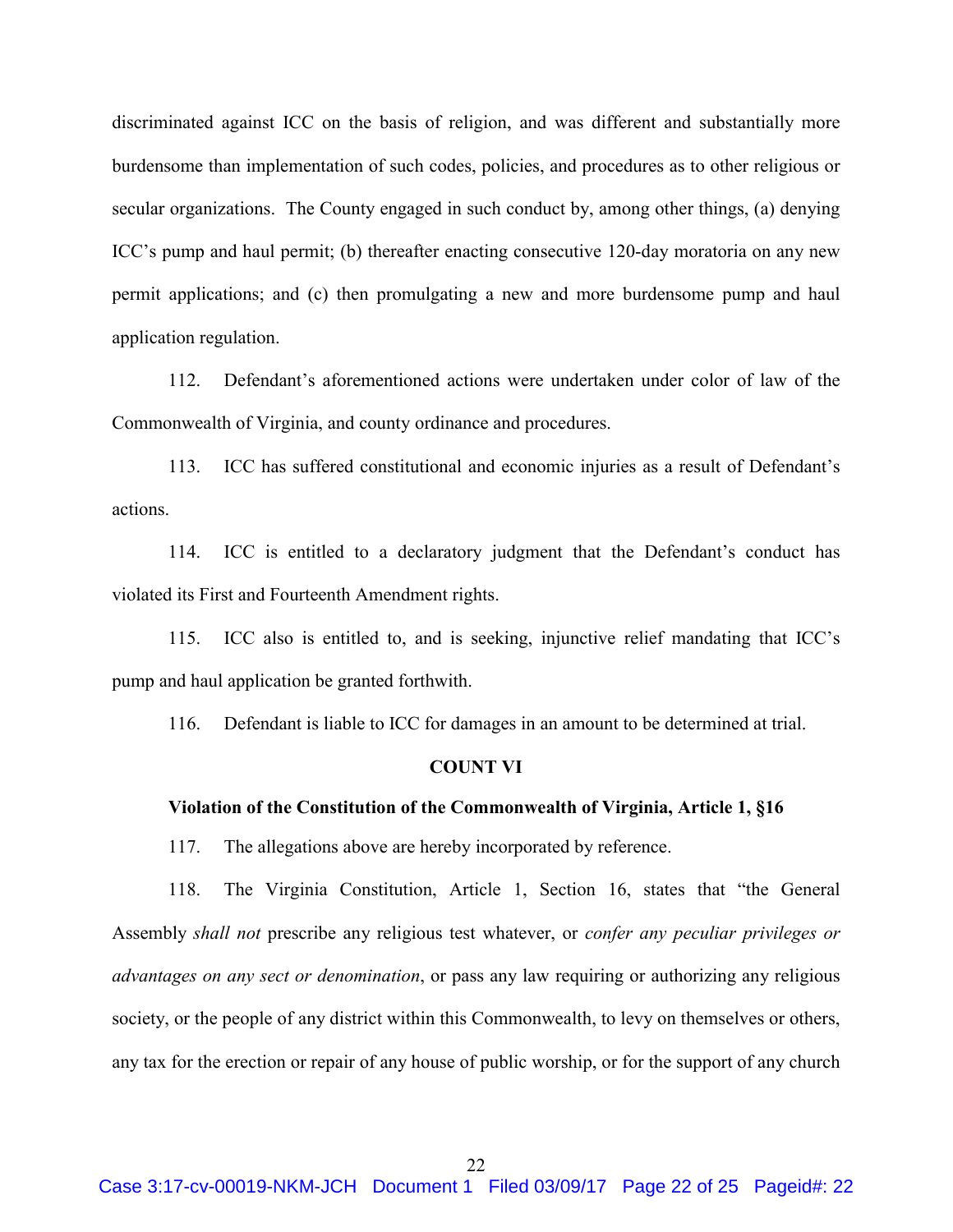or ministry; but it shall be left free to every person to select his religious instructor, and to make for his support such private contract as he shall please." (Emphasis added.)

119. Defendant's actions have violated and continue to violate ICC's rights under the Virginia Constitution by intentionally discriminating against ICC on the basis of religious belief. In denying ICC's application where it had previously granted similarly situated churches pump and haul permits, Defendant violated Article 1, Section 16 of the Virginia Constitution by conferring a peculiar privilege upon certain churches which were granted such permits, but not ICC.

120. Defendant has discriminated against ICC by denying its application for a pump and haul permit, imposing consecutive moratoria preventing re-application, and then imposing a new and more burdensome pump and haul policy, based on discriminatory animus towards ICC's religion. ICC has been directly and proximately injured as a result of Defendant's illegal actions.

121. ICC has suffered constitutional and economic injuries as a result of Defendant's actions.

122. ICC is entitled to a declaratory judgment that the Defendant's conduct has violated Article 1, Section 16 of the Virginia Constitution by conferring a peculiar privilege upon the churches which were granted such permits, but not ICC.

123. ICC also is entitled to, and is seeking, injunctive relief mandating that ICC's pump and haul application be granted forthwith.

124. Defendant is liable to ICC for damages in an amount to be determined at trial.

23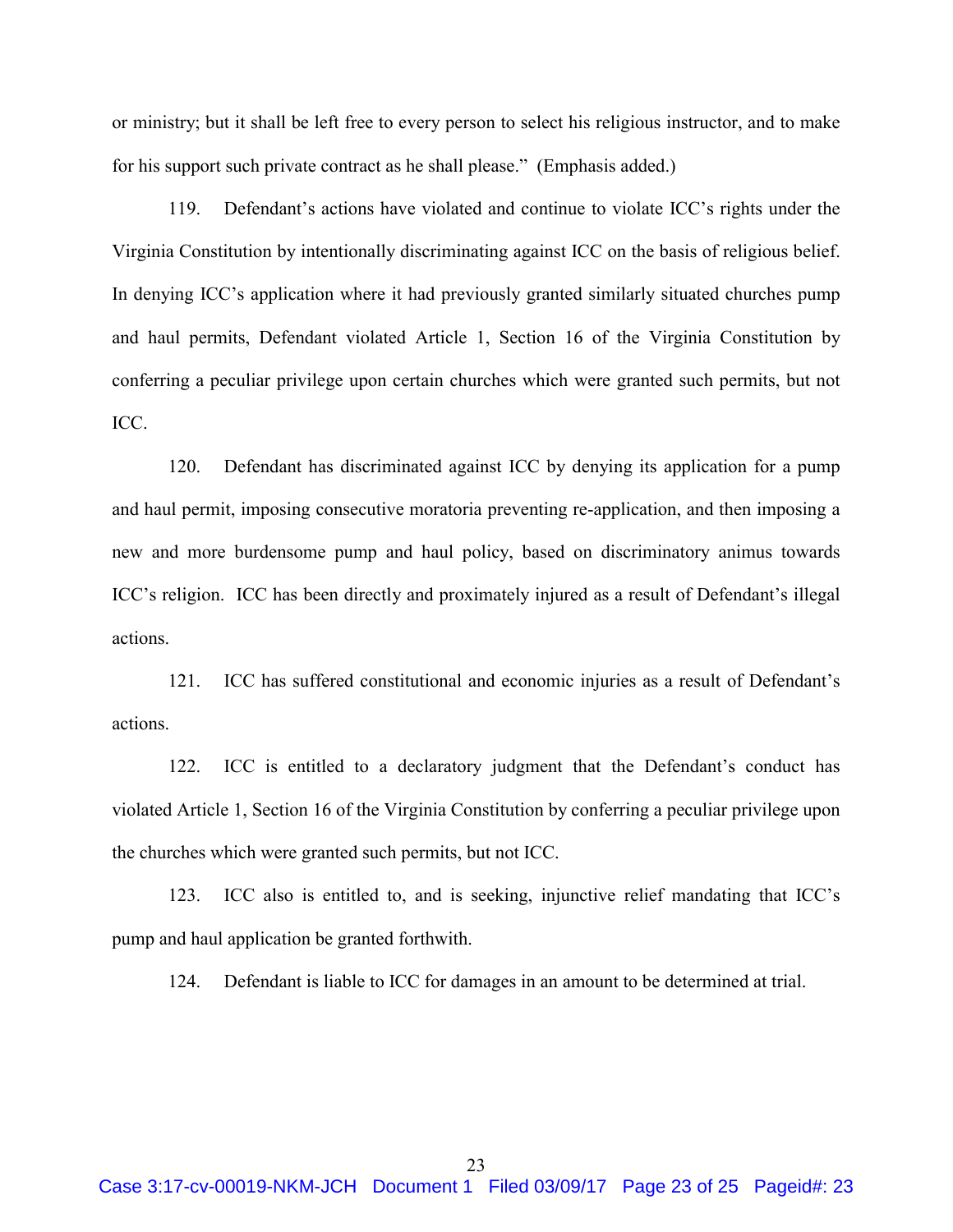#### PRAYER FOR RELIEF

WHEREFORE, ICC prays that this Court enter judgment in ICC's favor and enter an order:

1. Declaring that the Defendant's actions, as alleged herein, violated RLUIPA, the United States Constitution, and the Virginia Constitution;

2. Enjoining the Defendant, its officers, employees, agents, successors and all other persons in concert or participation with it, from unlawfully burdening the religious exercise of ICC and its members or discriminating against ICC and its members on the basis of religion or religious denomination;

3. Requiring the Defendant, its officers, employees, agents, successors, and all other persons in concert or participation with it to:

(a) Take such actions as may be necessary to restore, as nearly as practicable, ICC and its members to the position they would have been in but for the Defendant's unlawful conduct, including but not limited to granting such permits as are necessary to allow ICC to use the Property as a place of worship; and

(b) Take such actions as may be necessary to prevent the recurrence of such unlawful conduct in the future, including but not limited to, providing RLUIPA training to its personnel, establishing procedures to address complaints of RLUIPA violations, maintaining records and submitting reports relating to RLUIPA compliance; and establishing a public education program to inform the public about and to seek to minimize the dangers of religious prejudice;

24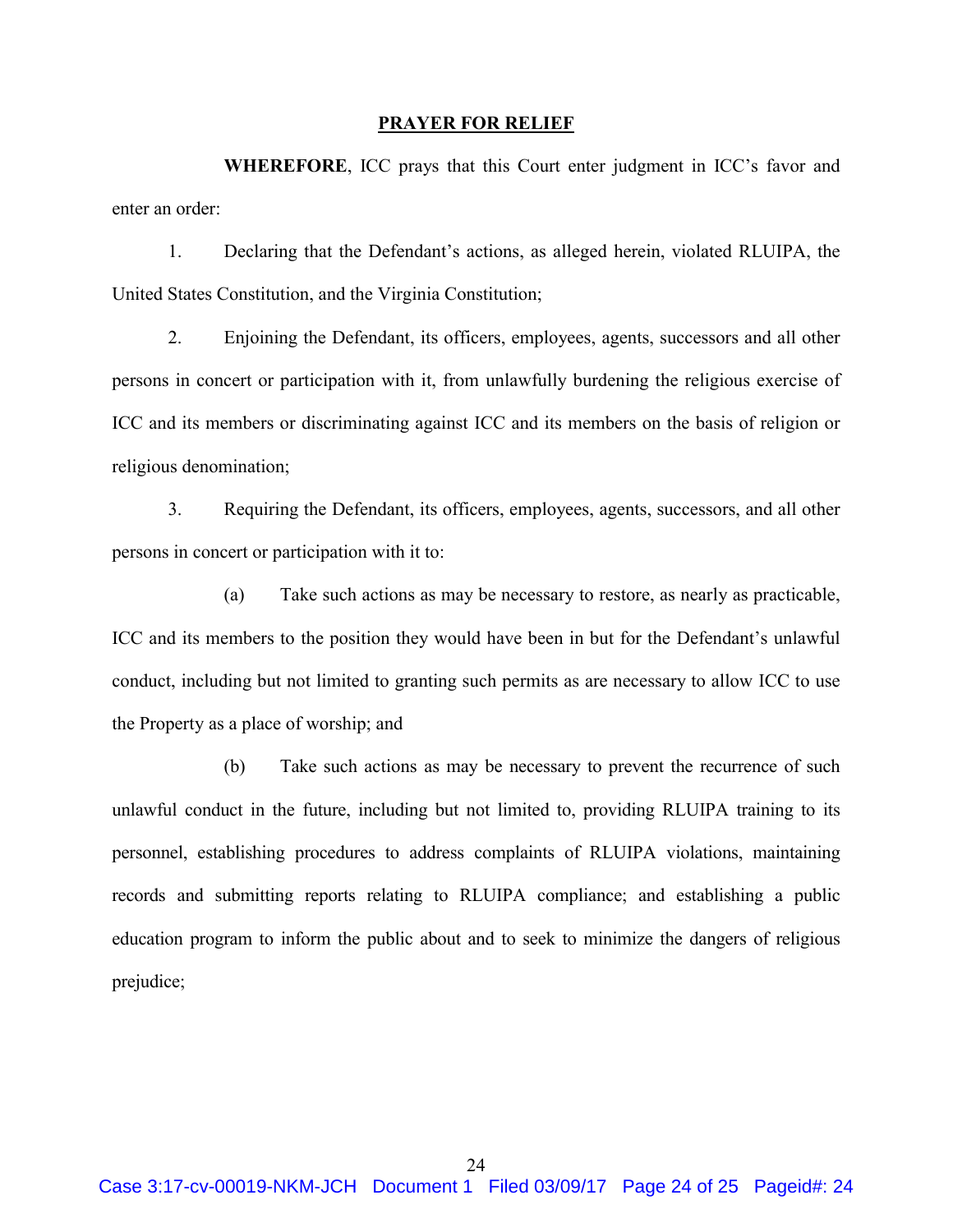4. Awarding compensatory damages in an amount to be determined at trial, together with ICC's costs and disbursements in this action;

5. Awarding reasonable attorney's fees under 42 U.S.C. § 1988, in an amount to be

determined by the Court; and

6. Awarding such other further relief as the Court may deem just and appropriate.

Dated: March 9, 2017 Respectfully submitted,

Johnathan Smith\* Brenda Abdelall\* Madihha Ahussain\* MUSLIM ADVOCATES P.O. Box 71080 Oakland, CA 94612 Tel: (415) 692-1484

s/ Robert A. DeRise

James W. Cooper\* David P. Gersch\* Murad Hussain\* Elliott C. Mogul\* Robert A. DeRise Sina Mansouri\* ARNOLD & PORTER KAYE SCHOLER, LLP 601 Massachusetts Ave., NW Washington, DC 20001-3743 Tel: (202) 942-5000 robert.derise@apks.com

\* Pro Hac Vice Pending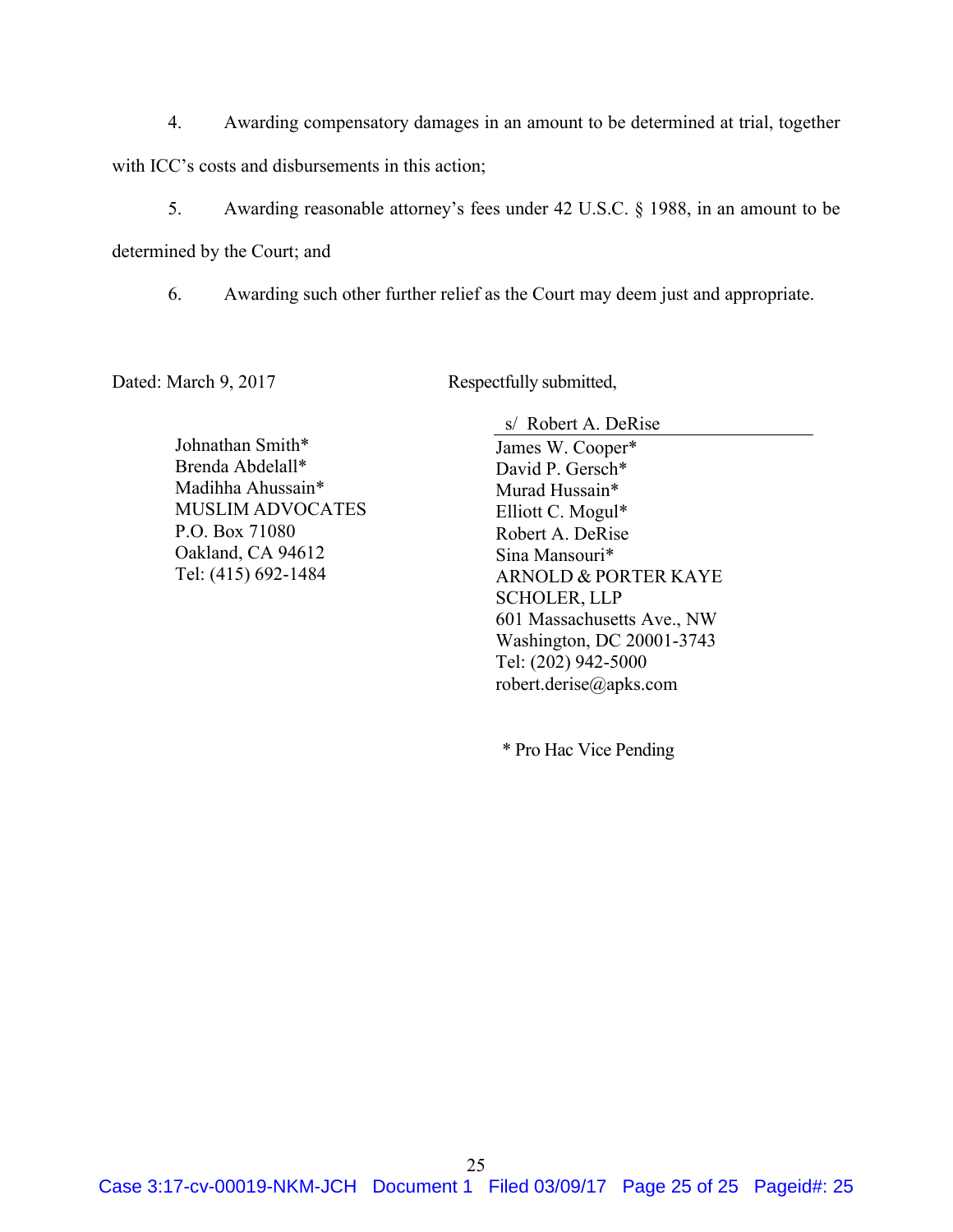# EXHIBIT A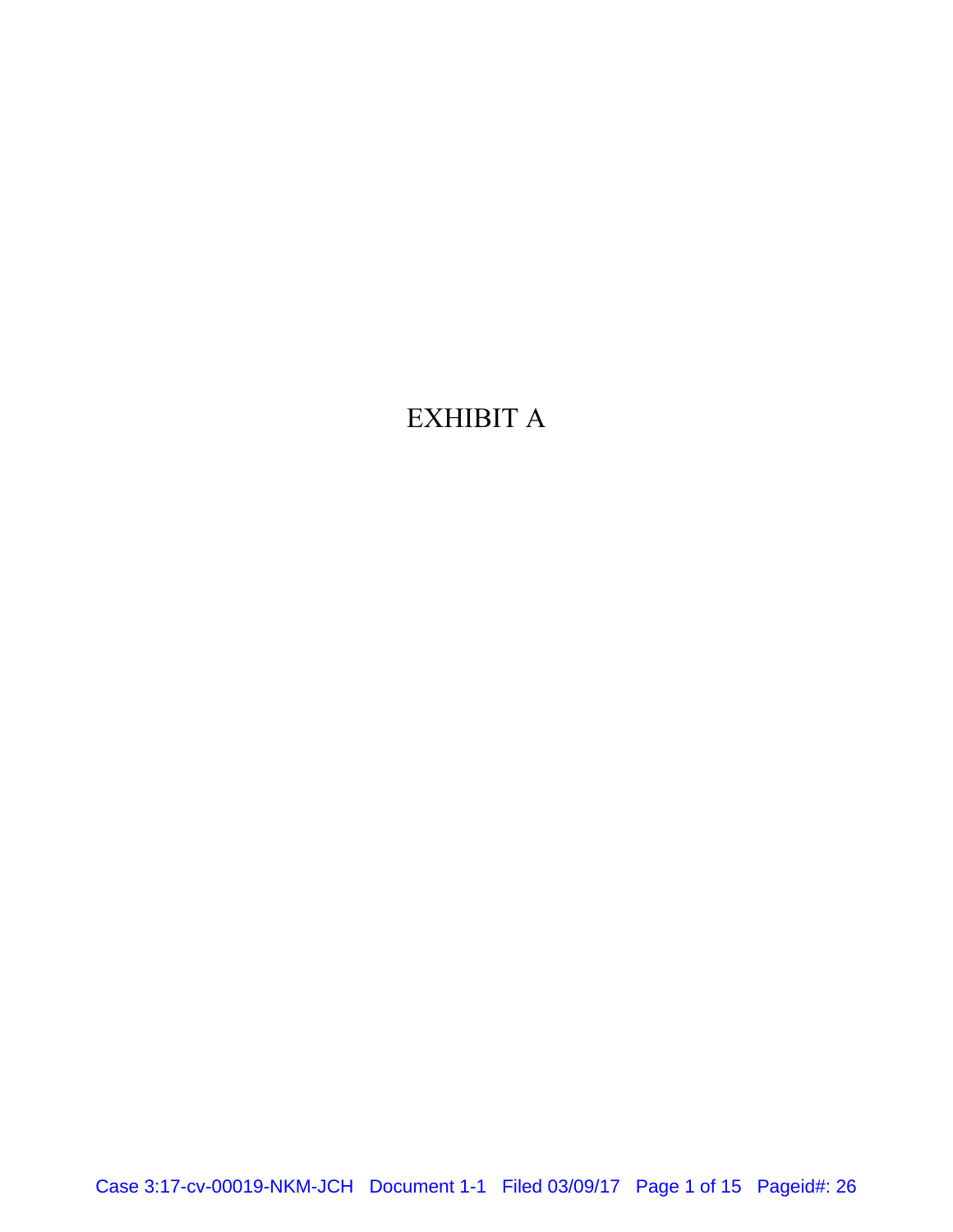# AUDIO TRANSCRIPT OF CULPEPER COUNTY B.O.S MEETING DENYING PERMIT APRIL 5, 2016

#### SPEAKER:

[Opens with Prayer, Pledge of Allegiance, and Board voting on prior meeting minutes; then starts discussion on agenda.]

[This is the discussion of Item C, beginning 2:55 minutes into the meeting.]

- Madam Chair: We move on to 4.0, General County Business. The Board will consider a request from the Islamic Center of Culpeper for a Pump and Haul Permit on Tax Map Parcel No. 31-67, located on Route 229, 14434 Rixeyville Road.
- John Egertson: Madam Chairman, Members of the Board, I'll get this introduced for us. This is a request from the Islamic Center of Culpeper for Board authorization to apply to the Virginia Department of Health for a Pump and Haul Permit. This case as you know was held over last month to do the Need to Insure that the Pump and Haul Application which was submitted was in order as to legal form. By Administrative error the Applicant had previously been provided some outdated application forms which contained some incorrect cites to the Code of Virginia and the Virginia Administrative Code and that circumstance drew some confusion from our County Attorney upon her initial review of the Application packet at the meeting last month. This was not her fault or the Applicant's fault but since last month, a proper Application packet has been completed. The proposed Agreement has been submitted for consideration by the Board. Further, it has been verified that the Code of Virginia and the attendant state regulations do permit a contract owner of the property to make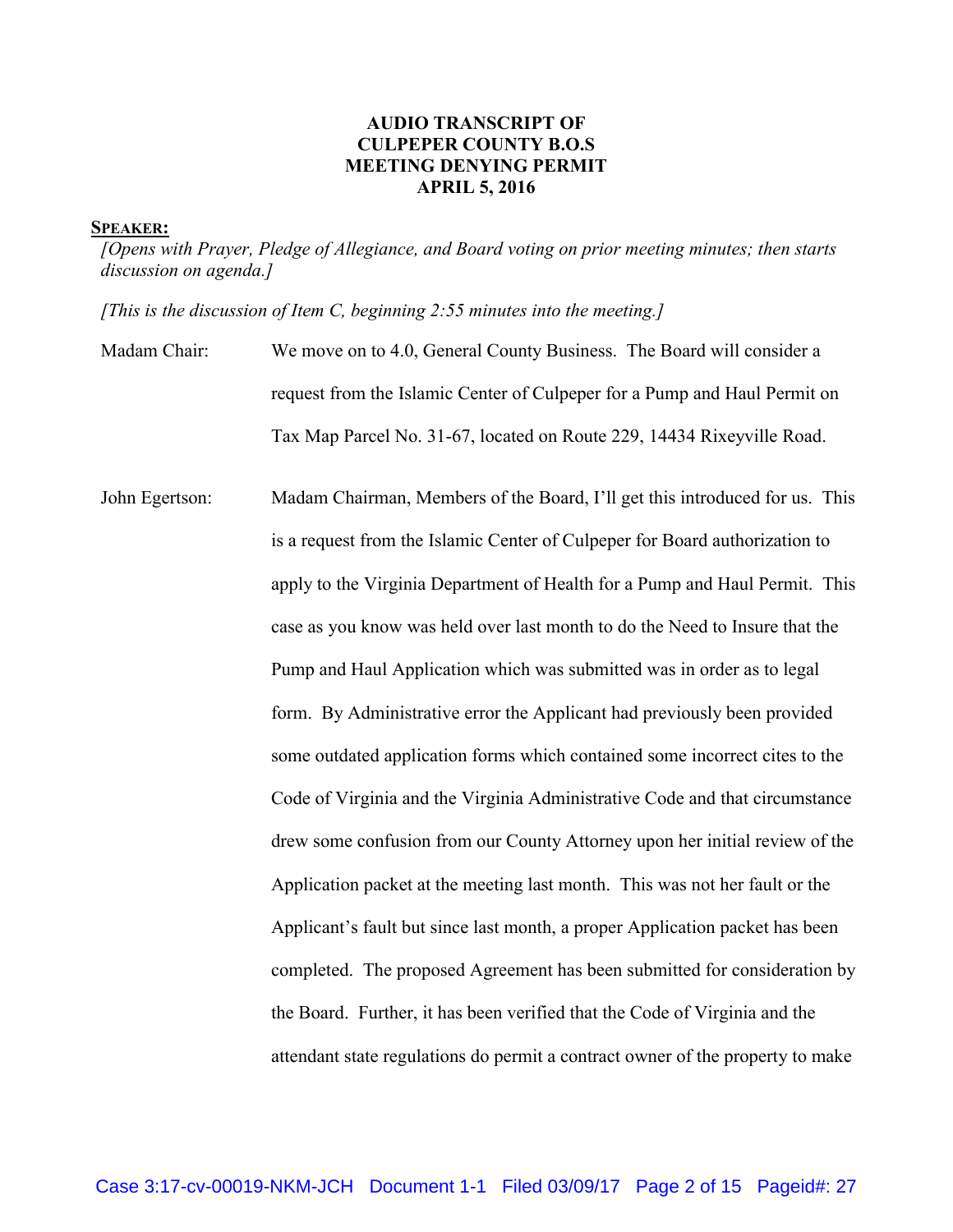this Application and the Applicant in this particular case in fact does have a contract on the subject property, a copy of which was produced for the County Staff just prior to last month's meeting and has since been shared with our County Attorney for her review. It is my understanding that Closing on the Property has still not taken place at this time. The Staff and myself met with the Applicant after last month's meeting and he did provide that the intended use of the Property includes the demolition of the existing dilapidated structure and the construction of a prayer center. The estimated use of the facility according to the Applicant is approximately twice per week for a couple of hours with approximately 15 attendees. The estimated water and sewer usage is approximately 17 gallons per day on average, with bathroom facilities being the only and primary source generating water and sewer use. As far as the frequency of pumping this tank -- that's unknown at this point; frequency would of course be dependent upon the actual size of the tank and the actual usage. For example, a 500 gallon holding tank with the estimated usage provided by the Applicant in this case would probably result in pumping maybe once a month. The subject property is within a reasonable distance from public utilities; it has the potential that those utilities could become available over the next few years but not in the immediate future. At the present the overall process and steps involved in moving forward are generally as follows:

The Board is asked to authorize the Permit as the first step. If it were to be approved, the Applicant would have to have an engineer design the Pump and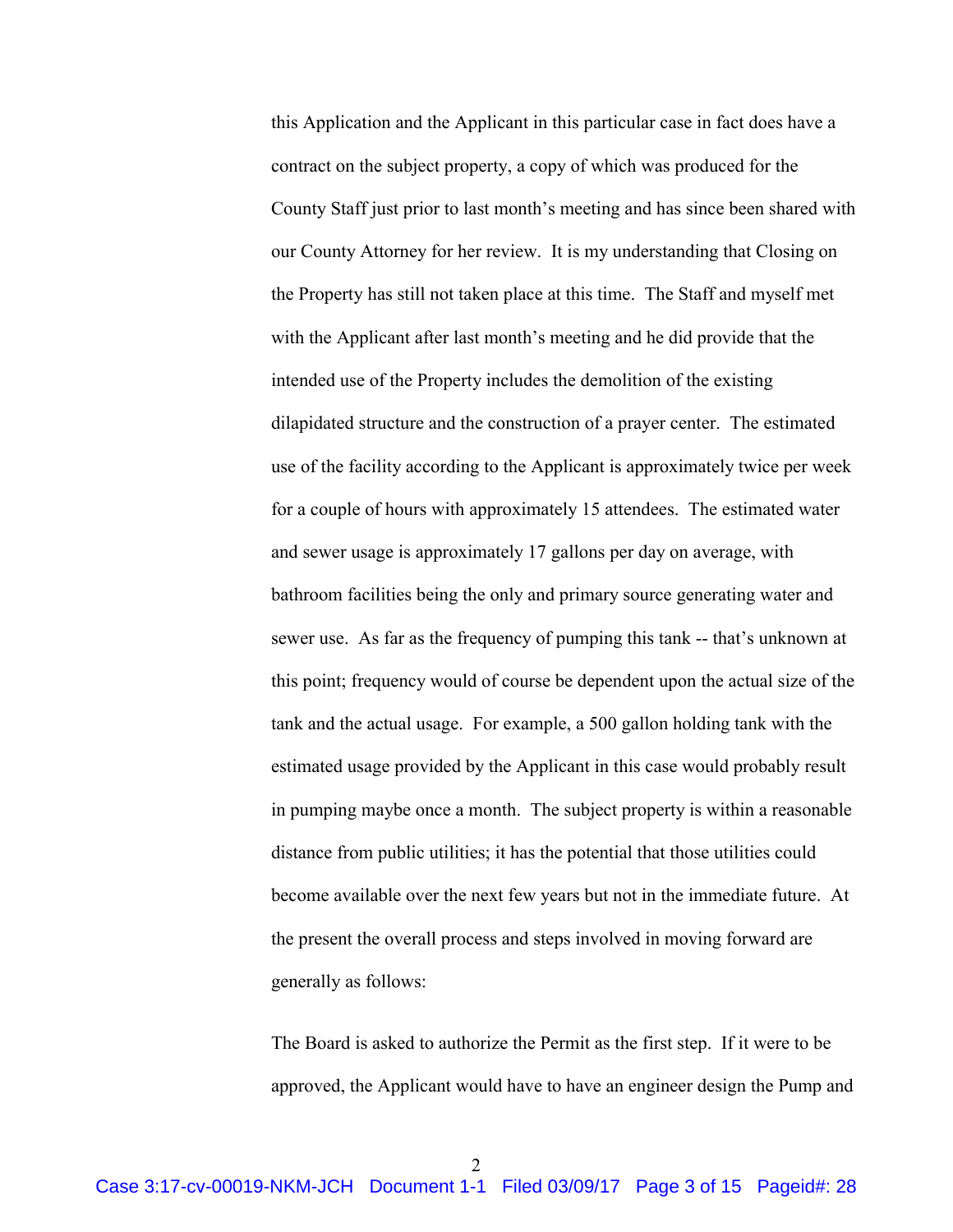Haul tank and have those plans submitted and approved by the Health Department.

After that step the Applicant would be required to submit a site plan to the Planning Department and that Plan would be subject to an Administrative Approval process in which the Plan would not come before the Planning Commission or the Board. But it would be subject to review by VDOT and other state agencies and may be subject to required entrance improvements, parking, landscaping, etc.

Only if a site plan were then approved would the Applicant be eligible to apply for a building permit. So that is kind of the process going forward.

To clarify just a couple of things: Pump and Haul permit applications are not by law subject to public hearing nor review by the Planning Commission, their consideration or matters of general business for the Board's determination. I would share with the Board and the folks in the audience that the County did have a mobile home use permit application years ago where the viability of that use of the mobile home was dependent upon the grant of a Pump and Haul permit and the mobile home use permit itself was subject to public hearing and Planning Commission review and I think that case may be the source of confusion for some but no Pump and Haul permit application has ever been the subject of a public hearing or referred to the Planning Commission up to this point.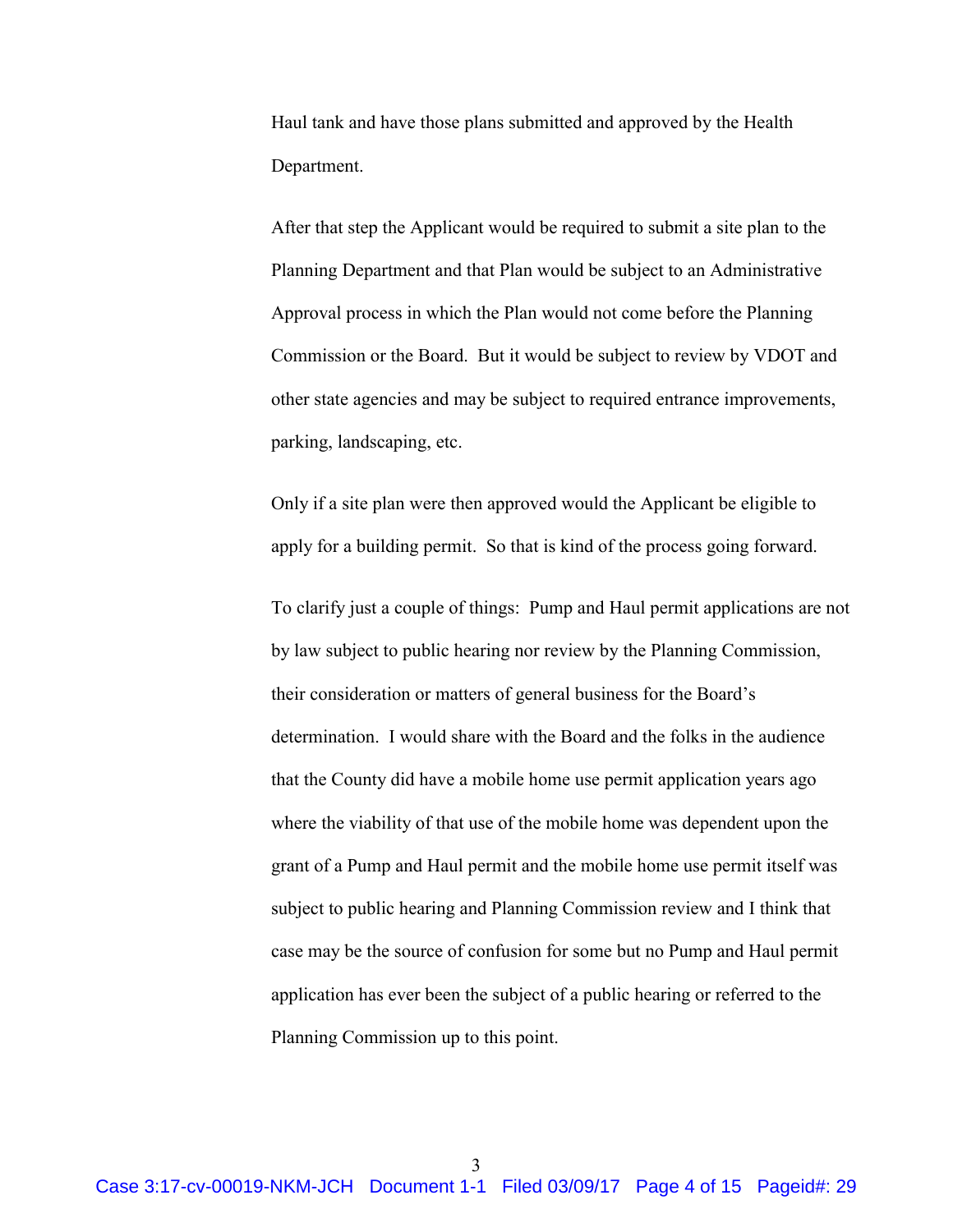The Board under state regulations can approve Pump and Haul permits which are expected to be in use for periods longer than one year; Pump and Haul permits have been approved in the past which have been long-term; generally our Pump and Haul policy indicates that they are intended to be temporary.

A permit as issued is specific to the Applicant Owner. It cannot simply be transferred for use by a different Owner or a proposed owner without further approval by the Board.

The Staff researched some of the past Pump and Haul permits from 1995 to present and found that the Board had considered 19 Pump and Haul permits, approving 18 of those. Our past practices have generally required the Applicant to show proof from the Health Department that no other viable alternative exists.

Lastly, Madam Chairman and Members of the Board, I would just say that if the Board has concern about the manner in which these permits have generally been processed in the past and how they should be processed in the future, I would recommend that in the near future the Pump and Haul policy be referred to the Rules Committee for review and potential amendment. I would certainly welcome the opportunity to work with the Rules Committee and the Board on such an update, but I am not suggesting that we undertake that policy review prior to action on this Application.

I think that is all the information that I can put in front of you. I would be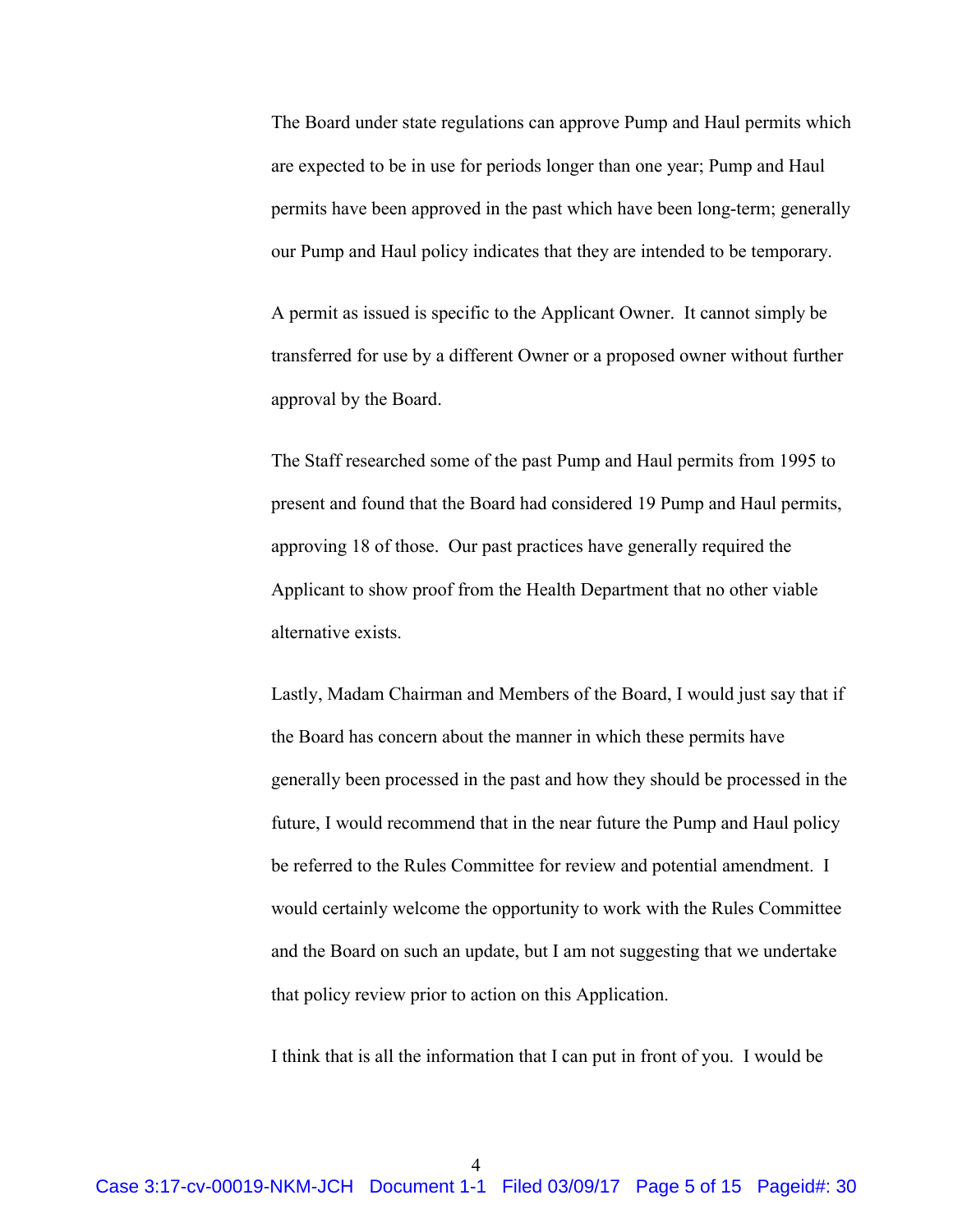happy to answer any questions that I can. The Applicant is also present.

- Sue Hansohn: All right. I just have one question, Madam Chair, for John. I did have one call from someone who lived really close to the property and her concern was "is there an odor and does it linger when it is being pumped?" because I guess her husband doesn't leave the house and that was her only concern is the odor.
- John Egertson: Mrs. Hansohn, I really am not an expert in this field but I would share with you that, you know, it's no different than pumping out your septic tank.
- Sue Hansohn: Which we are required to do.
- John Egertson: You know, I've had that done at my own house; it is not a pleasant odor when you are standing right next to the guy with the big hose, but it is not something that I think would effect a neighboring property.
- Sue Hansohn: So it won't linger after the process?
- John Egertson: No Ma'am.
- Sue Hansohn: All right. Thank you. That was her concern.
- Jack Frazier: Okay. I got one, John, I don't know whether you can answer this question or not but alternative systems -- there's a lot of alternative systems out there and I realize that, you know, it is limited here as far as how much property is there to be able to install one of these, but I didn't see a whole lot as far as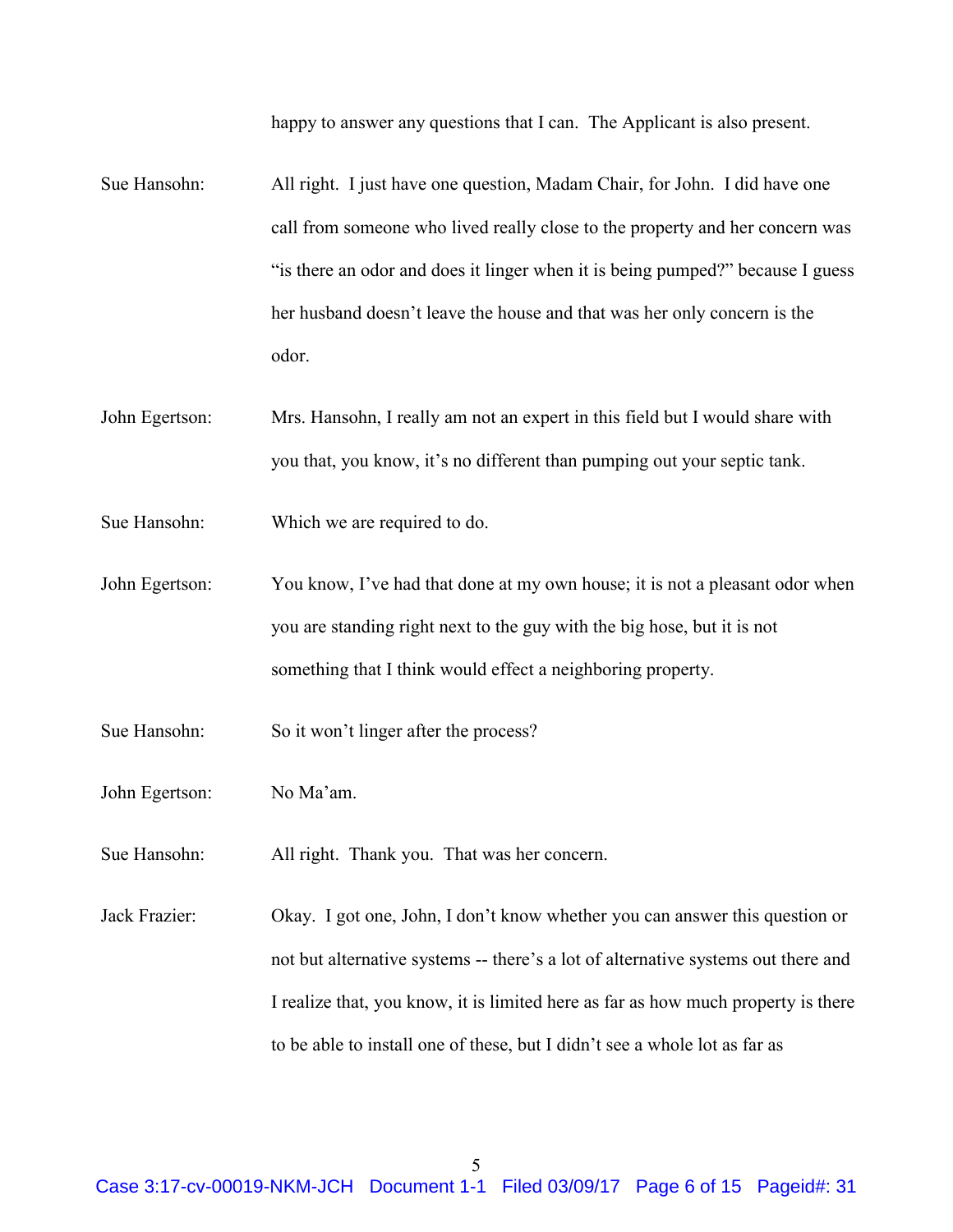possibility of installing that type of system -- an alternative system.

- John Egertson: Mr. Frazier I would just say that, you know, we did get the letters that the prior property owner had obtained from the Health Department saying that the soils just wouldn't support what they would consider a traditional type drain field and then whether alternative system was identified by either the Health Department or the soil consultants that could work here; it's a fairly small property. I don't know if there is a discharge point to have a discharging system and in terms of some of these mound and other sand systems, it is my understanding they are just not viable.
- Jack Frazier: Well there are so many new systems out there at the present time that a lot of the new systems don't even require discharge.
- John Egertson: That's correct.
- Jack Frazier: So, but anyway, just a point I want to bring up here before we get into .

William Chase: Dry streams out there; I've looked on that.

Jack Frazier: All right, say there are systems out now, Bill, that you where you don't even need that. But anyway, just a question.

William Chase: Well, and eventually sewerage will get out there.

Jack Frazier: That's right.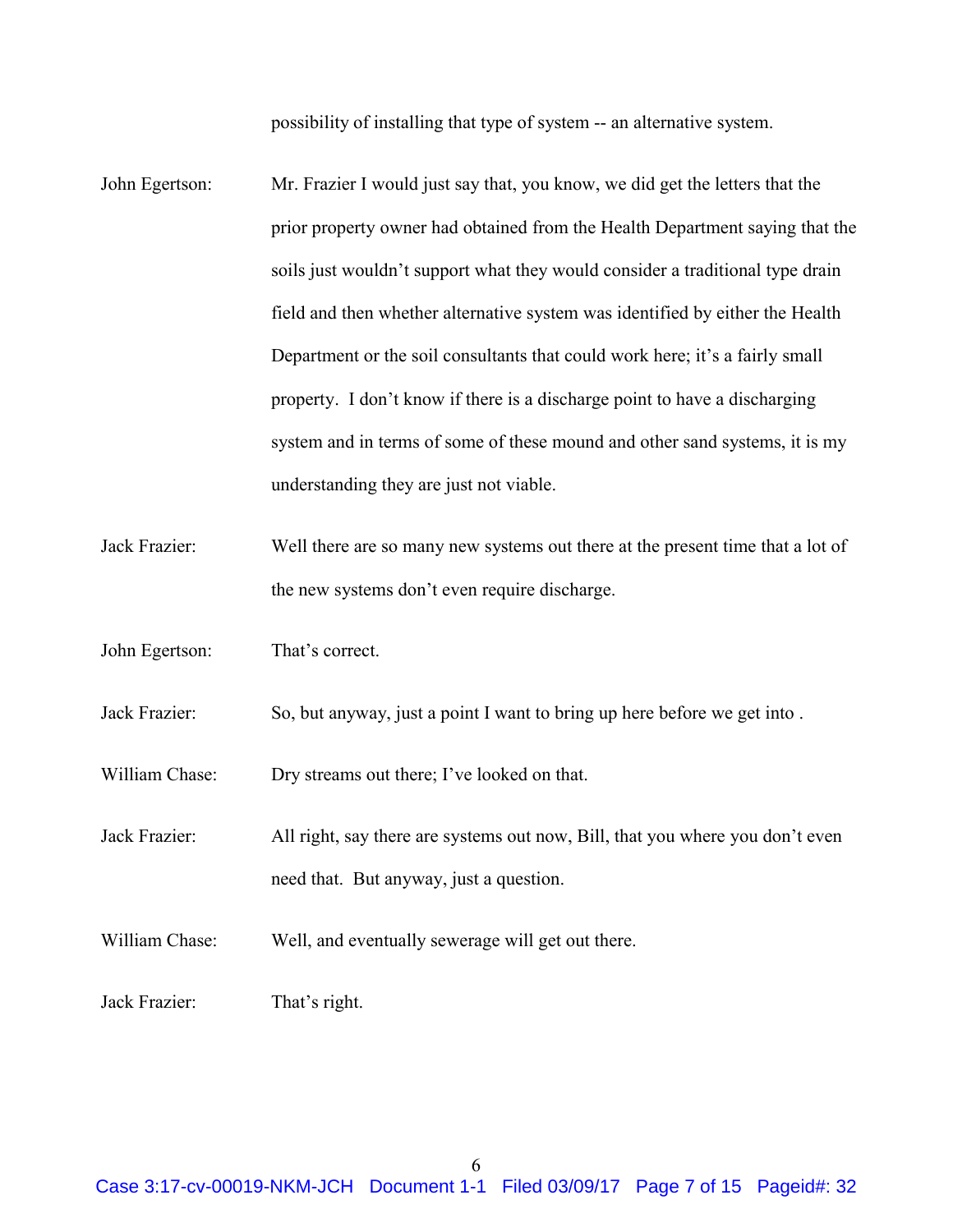- William Chase: But I am dead set against it, not because any religion or anything; in the Service I served with all nationalities; all religions and never had a problem with anybody. But it's because of the use that says that that is to be used basically in the generally on a temporary basis. That and for emergencies. Now the emergencies one I got were for oh, an office trailer that had one person in it. And they just couldn't get a parksite, and it is temporary until they hook into a system out there. But for that reason there is absolutely no reason to approve this because it just Pump and Haul -- who is going to monitor it? Who is going to check and see; there is a light system in and I know that they have used Tony Trotto as an example. Well, his warehouse, we approved it for a year or so ago, is 10 years old. And the only reason he wants it now is because, or wanted it a year ago, is because trucks store there and the truck drivers come in at 2:00 in the morning and he has a light system hooked up that if the Pump and Haul fills up, a light goes on. He said it hadn't gone on in a year because it hadn't filled up because there is only one driver comes in there every three or four weeks. So that's the kind of emergency that it's designed for. Not for a commercial or a church use or purpose like that. That's the reason I can't support it. *[applause]*
- Madam Chair: [gavel strikes] There will be no clapping or hooting, hollering, nothing like that. This is a business meeting; we are keeping it civilized, please. Thank you. Do we have any other comments?
- William Chase: I'm afraid to talk any more now.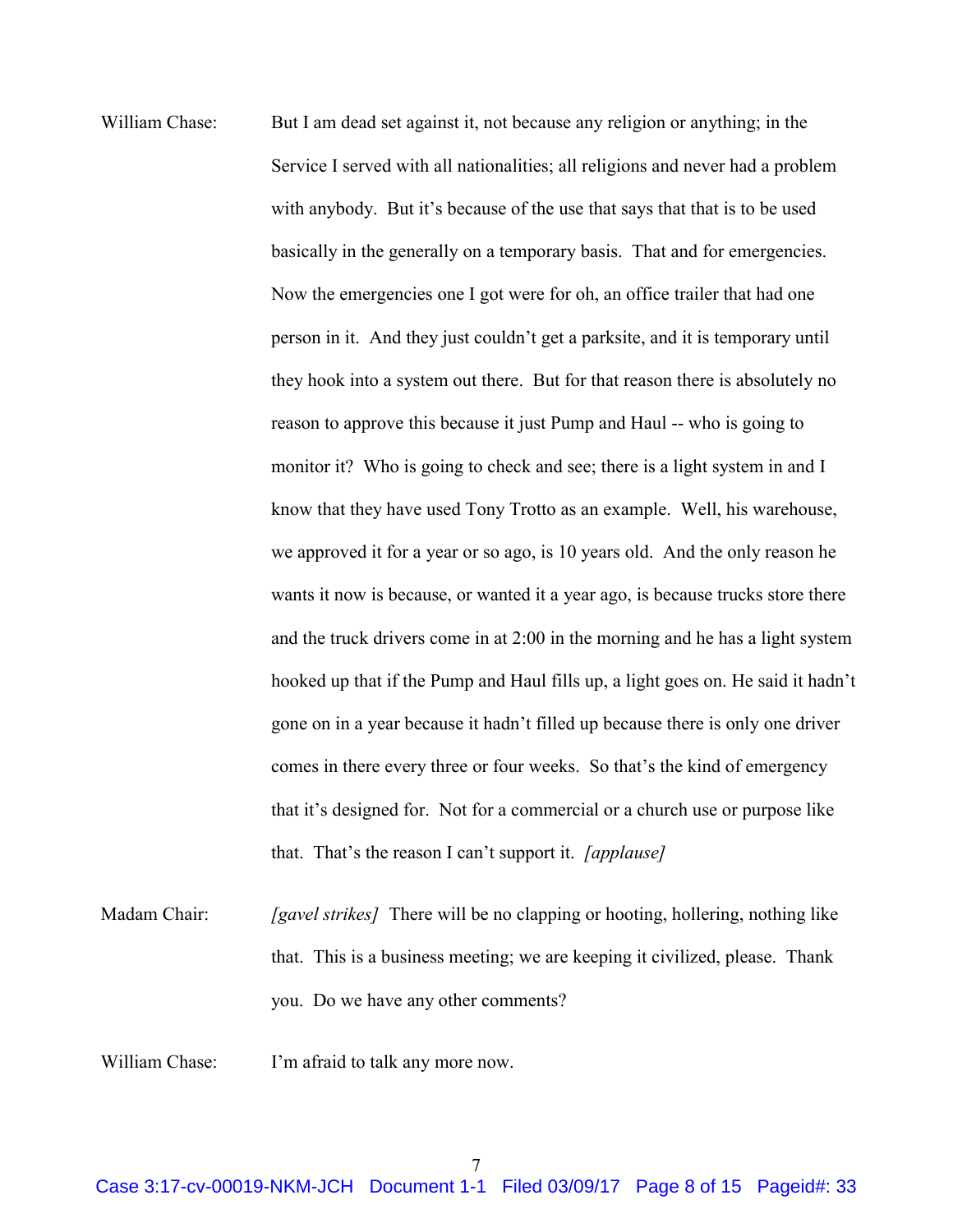- Madam Chair: Well
- William Chase: No, But I will make a motion it be denied.
- Steven Walker: Second.
- Sue Hansohn: Well, I want to bring up some points that I think need to be said. And I understand that the majority of the calls and emails I had was because of the religion, not because it's a Pump and Haul or environmental reasons. And our Board, when we are elected, we are supposed to support the Rules and Regulations and the law, and this is the law, and we have in the past and maybe we should not have passed, some applications -- like there was a Church that got an application for a Pump and Haul that had not been built and then we even renewed it when it ran out. So that is one case. Then we had another situation where again there was no structure there but we approved that one. And my thing is, our policy doesn't give us the right to turn someone down because of religion, and it probably shouldn't, but if we need to change our policy, we need to send it back and we need to say what it's for. Is for just for failing drain fields for people who live in houses and businesses, than maybe that's what we need to do. But at this time I don't think we do it in mid-stream; we have to address what's here before us. Now people said well, it's not a hardship because he doesn't own the property. But if you are buying a piece of property and you have a contract with an owner to do that and you can't use the property because of a water situation, a sewer situation or something similar to that, that is a hardship. So why would you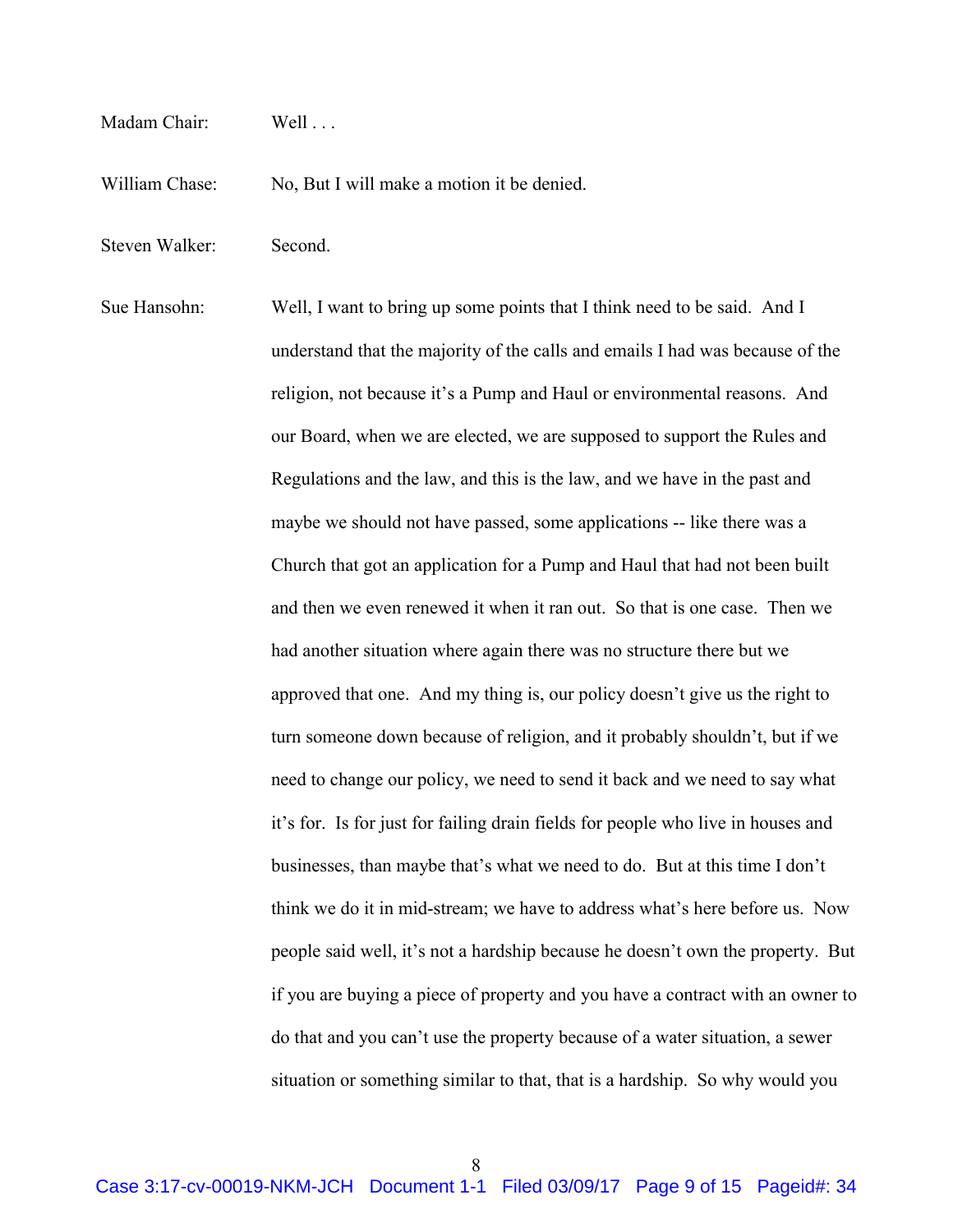buy a property if you can't use the property? Um, so going back to what we have done in the past [talking in the audience]

#### Madam Chair: PLEASE

Sue Hansohn: I think we need to really seriously look at this and I also understand that in the future there is someone doing a commercial venture at the corner of Ira Hoffman and 229 which is about 5- to-600 yards from this house, or this property. So if that comes, that has to have public sewer. And one condition of this is that they would have to hook on to the public sewer because of the issues environmental that would take care of the environmental issue. So my understanding and the way I've looked at this thing up and down and all around and I understand people who are so afraid because what has happened in Europe. I understand that totally. But I don't think in our Country we should turn down somebody because of religion reasons. We have never done that; that's what we are based on -- that religious freedom, freedom of speech, and freedom to have a business. So for those reasons I would have to support it with the condition that once public sewer becomes available the Applicant would have to connect. Thank you.

Madam Chair: Gary?

Gary Deal: I guess I just will give my opinion here. Um, and I think that everybody that knows me knows that I don't have a discriminatory bone in my body. So, um, and I deal a lot with engineering and land development and I've really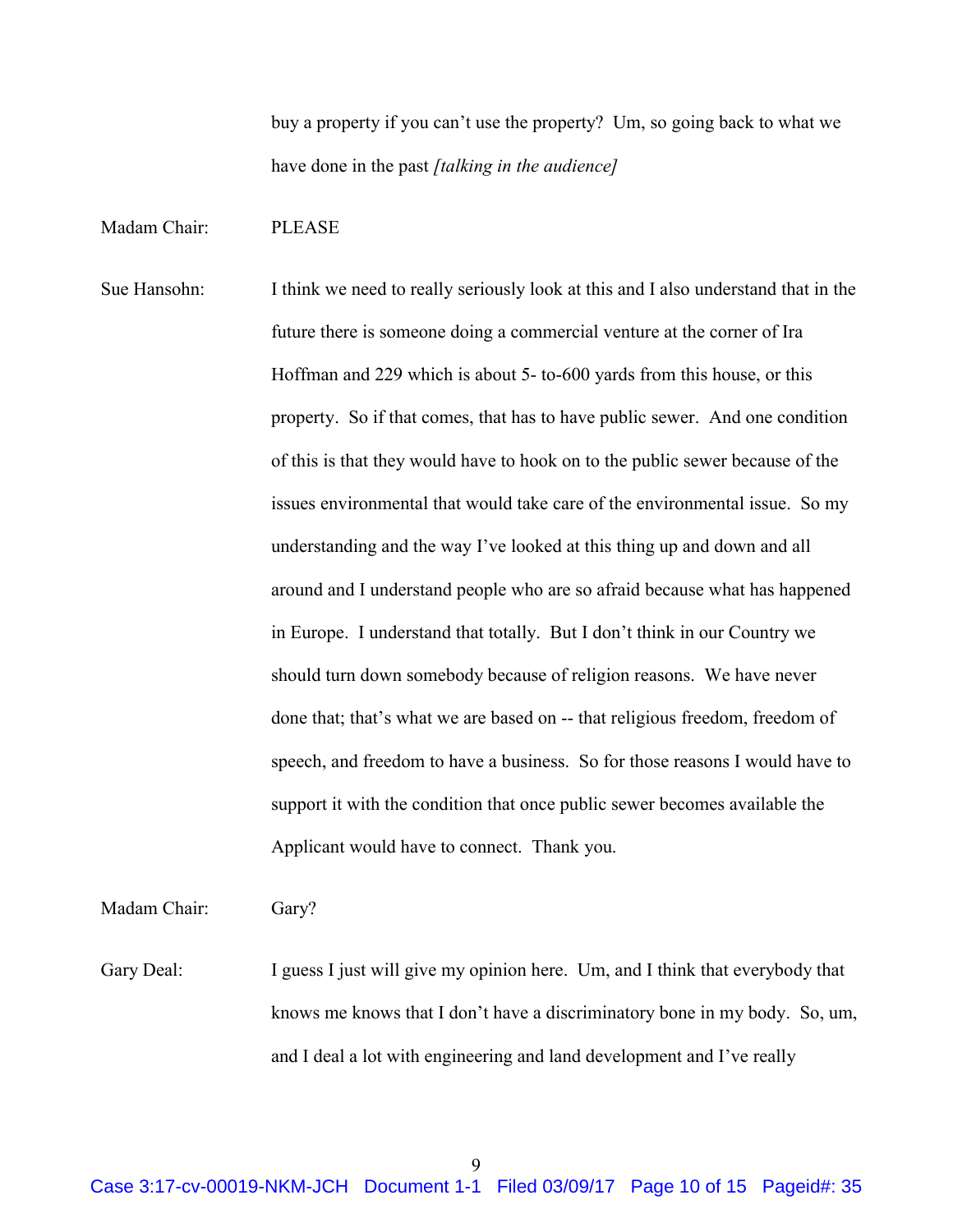wrestled with this issue based on what I think the Code and the intent of the law is and I am new to the Board, so I don't have any past experience with what's been passed before, but I guess I want to read my opinion because I want to make sure I get it right after looking and wrestling with this for a while.

I understand that every situation can be different as it relates to hardship, but in my analysis of this case and in my opinion the key points are occupancy and structure. The Code in several places mentions structures and occupancy and in this case there are neither; no entity occupying a structure and no habitable structure at this time to occupy. So at this time in my opinion any hardship for the Applicant would be self-inflicted. So I can't support it. That's my opinion.

- William Chase: I want to make one other thing clear; but there's enough smoke has been blowing around here. Nothing I have said or my vote has nothing to do with religion.
- Madam Chair: Yeah, you have said that.

William Chase: I mean if it was a Presbyterian Church I'd still vote against it. So it has to do with mechanics of Pump and Haul. And do that's the reason and nothing else; it's the mechanics of it.

Jack Frazier: Madam Chairman. I am going to speak on this too. That the way I look at this is that you gotta look at past, you know, the past usages of Pump and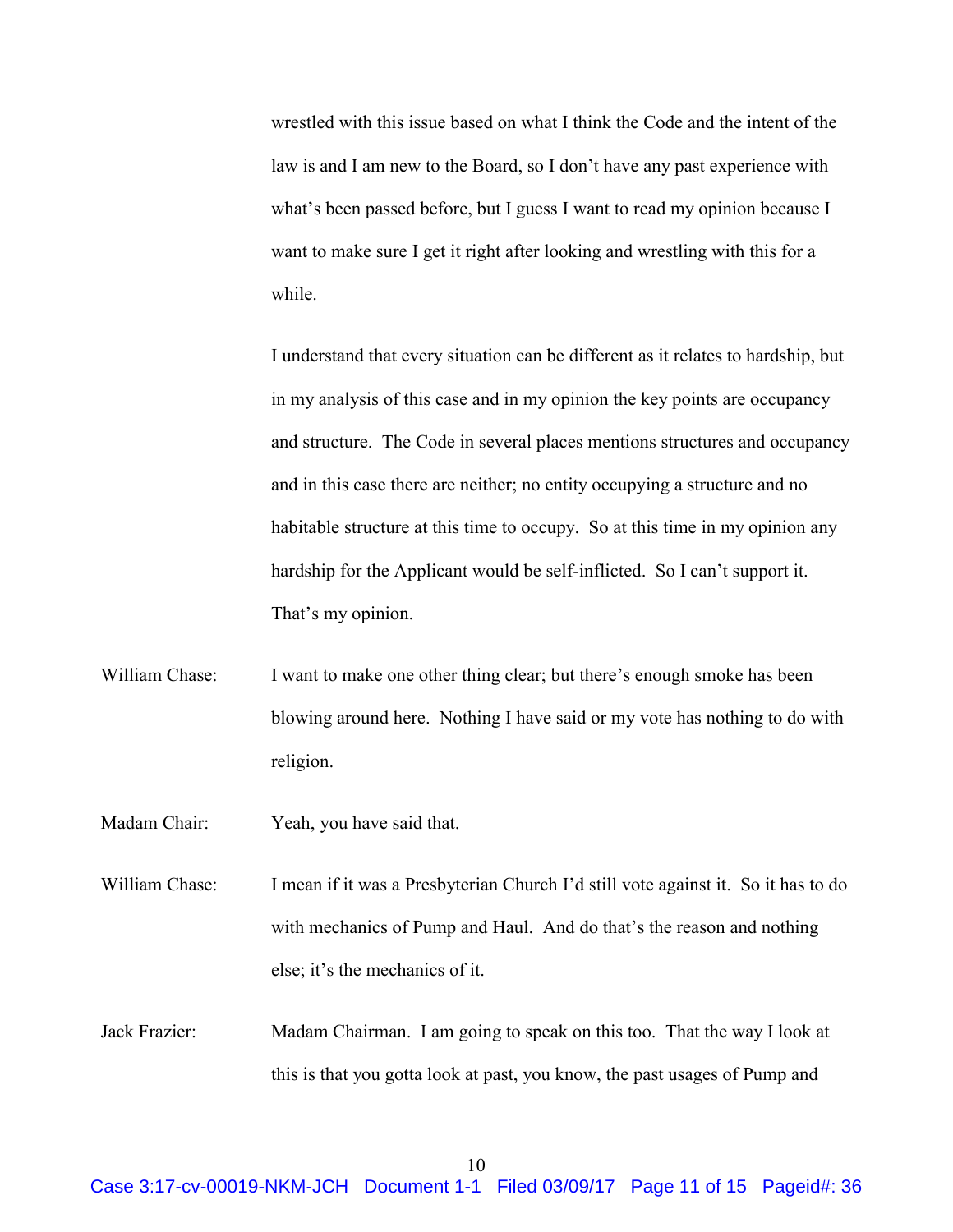Haul. And basically it gets back to a hardship situation where you've got folks that's lived there on properties for years their drain field dialed; they don't have a repair area; they have no alternative. They would possibly have to move out of their house or lose their property if they didn't get the Pump and Haul permit. That, I don't have a problem with doing that. The situation here is pretty simple to me. You know, you gotta look at this and believe me I've gotten a lot of emails and a lot of calls on this and just about everybody I've talked to is that you know you gotta separate it out and I think I've done that; everybody that I've talked to I have separated out and something of it is, is there a hardship here? And, you know, every way I've looked at this is it is not hardship. The way I look at this is one thing: Is that this person has bought this property at a cheap price. It's a speculation thing where they are going to enhance themselves by doing this. I mean, you've got to look at that; that's one thing, always look at the business side of things unfortunately, but that's the way I look at this. But bottom line here, there is no hardship here. It is self-inflicted. This Applicant can walk away from this property right now if they want to and they can go anywhere in the county and do what they need to do.

Female voice: On another property.

Jack Frazier: So there is no hardship here. The hardship is self-inflicted. So I cannot support this. Now like I say if you've been there for, an Applicant had been there for years and years and years and their drain field failed, hey, I'd be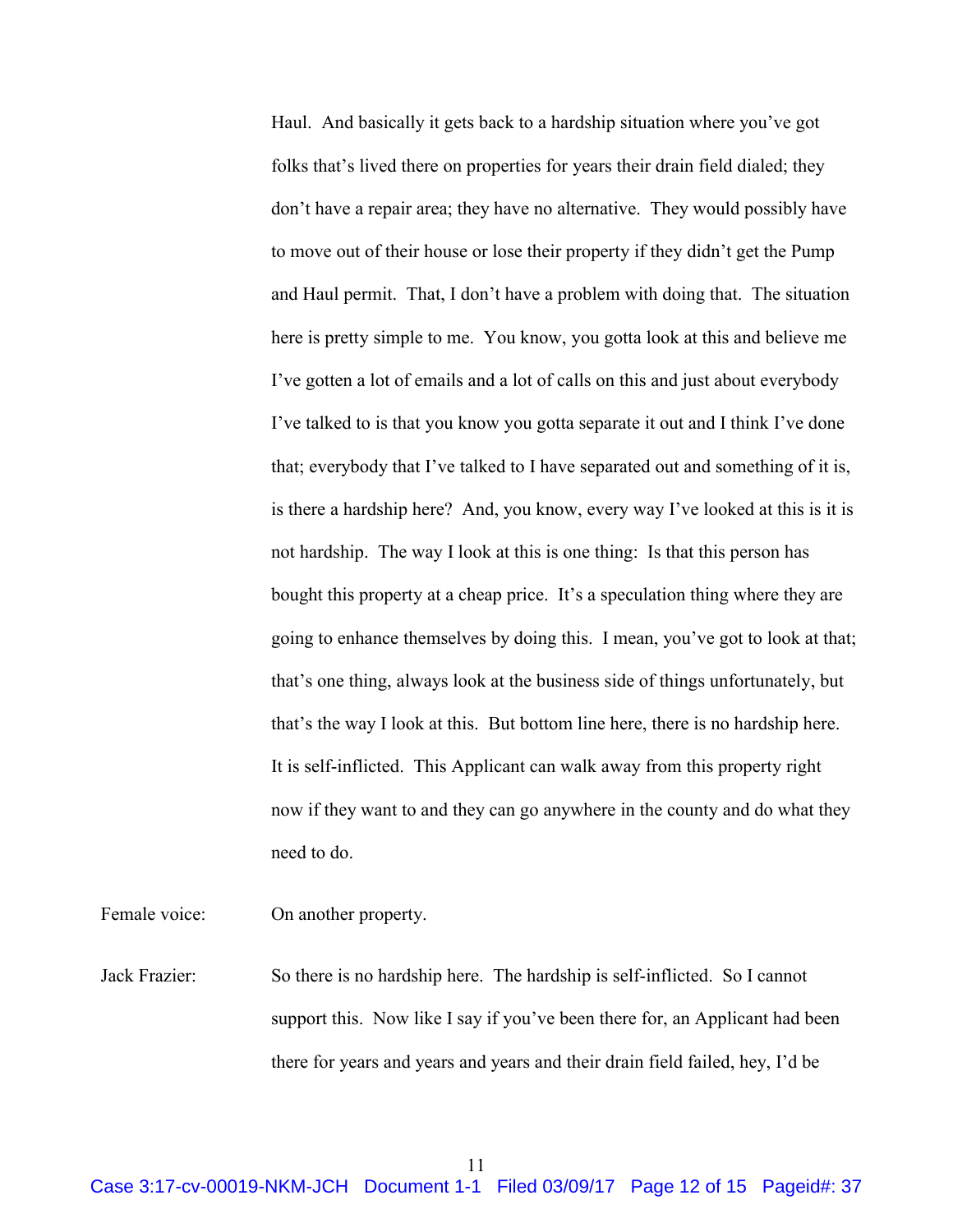with you. But it's really not about who it is here, it's about what it is. I can't support this. Thank you.

Madam Chair: Okay.

Brad Rosenberger: Madam Chairman if I may. It's been a long time since I think this Board has struggled with a decision like they've struggled with this one. Certainly I know that I have. I think that the only good thing that will come out of this discussion here today, regardless of what happens with this permit, is that we are going to go to the ordinances and we are going to tweak them and we are going to get them where they need to be. That's good that is going to come out of this. I have to say I read every email; I have taken every call that has come to me on this issue. And I understand completely where people are coming from. I do have to say there's a lot of confusion between Pump and Haul permits and alternative waste disposal. And I have noticed that in several of the letters that I have read. When I've been struggling with this, I think the best thing to do is always go back to the basics. I've taken the oath of office nine times and in that oath of office I have sworn to uphold the United States Constitution, the Constitution of the Commonwealth of Virginia and to faithfully and impartially discharge the duties of this office. Now regardless of where you are on this issue, I hope you have an appreciation for that oath that I took. And then I think you need to look strongly whether it's germane or whether it's not, to the Fourteenth Amendment of the Constitution which guarantees equal protection of the laws. So regardless of where you

12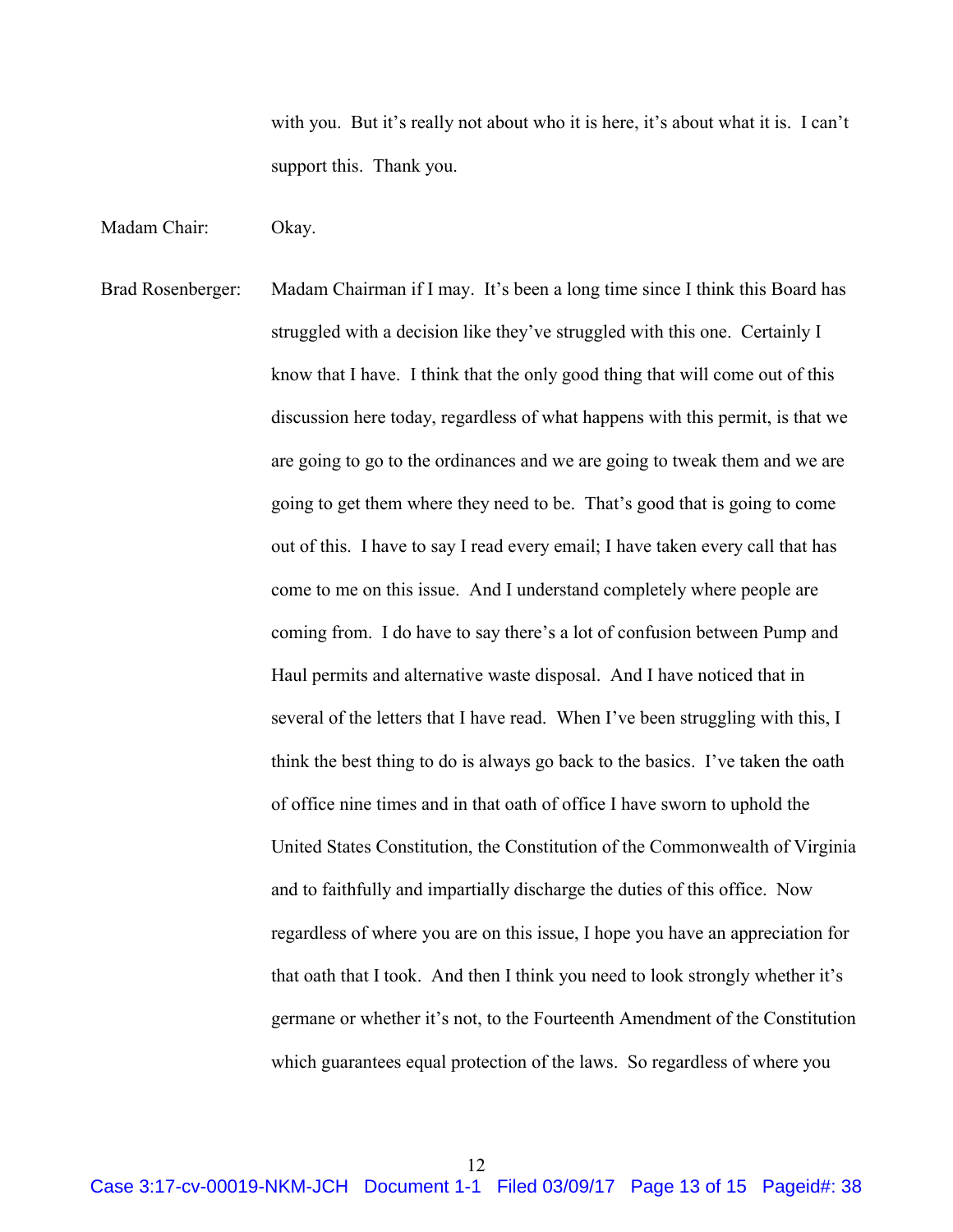are on this I hope you have respect for every member sitting up here and the angst that they have been through on this Application. With that said, I will not be able to support the Motion. Thank you Madam Chairman.

Madam Chair: Thank you. Do you have any comments, Mr. Walker?

- Steven Walker: No.
- Madam Chair: No?
- Steven Walker: I think they said it.
- Madam Chair All right. Well, we can go ahead and call for the vote?
- Alexa Fritz: Yes.
- Madam Chair So we have a motion and a second, so all in favor?
- Voices: Aye
- Madam Chair Raise your hands. And all opposed. All right. So, okay, the ayes have it.
- Alexa Fritz: Did you vote?
- Madam Chair Oh, yeah. Sorry. All right, let's move on.
- Sue Hansohn: Oh Madam Chairman I would like to suggest that we send the policy back to Rules Committee. . . .

Madam Chair Definitely...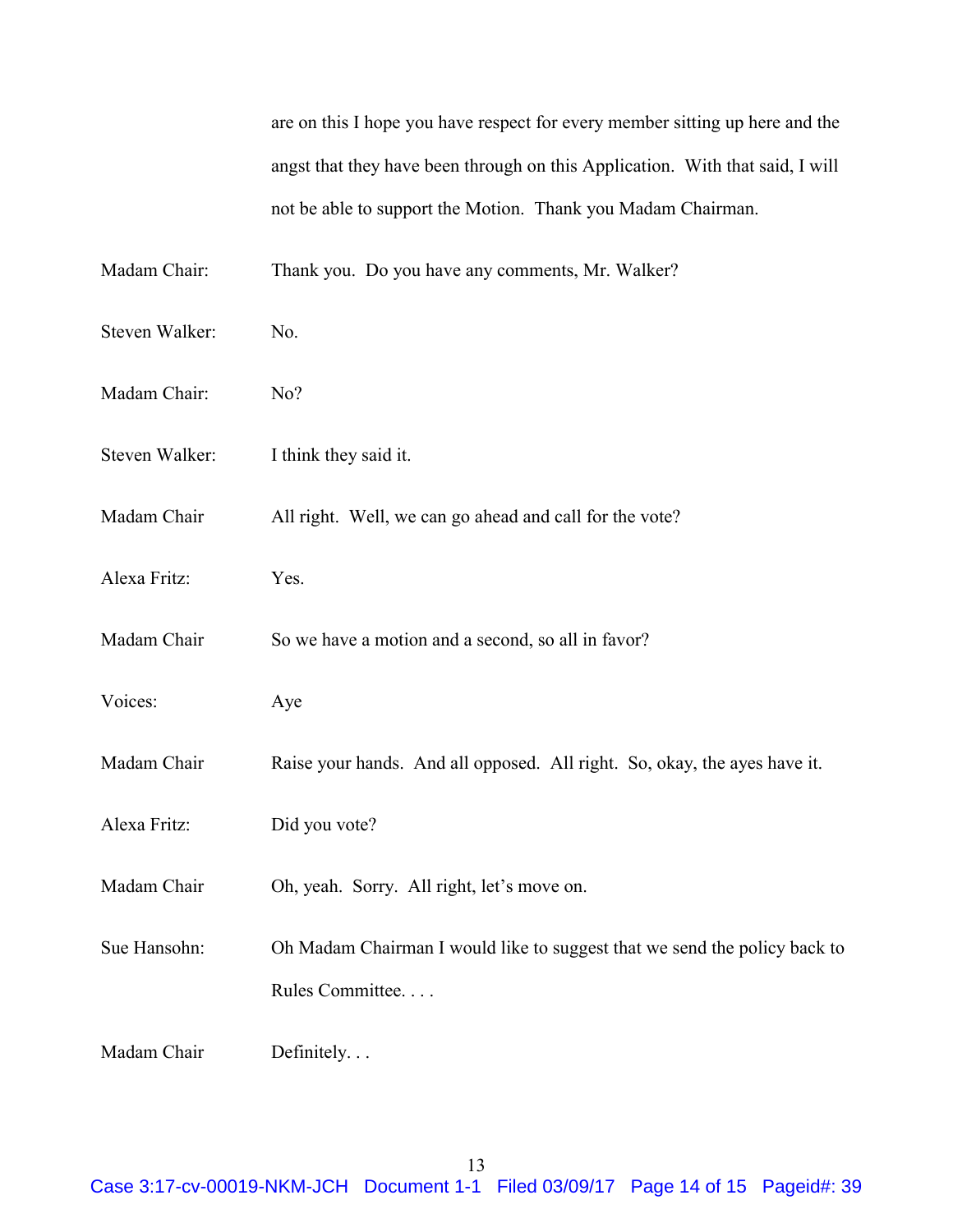- Sue Hansohn: For clarification so that we may have it very clear for the next time that we have this issue.
- Madam Chair Yeah. I agree with that. I mean, can we, yeah we are going to have it go back to Rules because we can't have this issue come up this way. It's very difficult and that I need to also state myself, very difficult when you have to follow the law as Mr. Rosenberg said. We are here, we took an oath of office; we have to follow the law as it is written. We have to look at all the pieces of the cases and we have looked at all the previous cases and so I just wanted to say that is why I was not in support of it. But we'll move on from there, but I think we are gonna go ahead and take a five-minute break for those of you who don't want to be here present for the remainder of the business session. Thank you for coming.

\* \* \* \* \* \* \* \* \* \* \* \* \* \* \* \*

| Male voice 1: | I looked at the law too.                                                                                                                                        |
|---------------|-----------------------------------------------------------------------------------------------------------------------------------------------------------------|
| Male voice 2: | Hmm?                                                                                                                                                            |
| Male voice 1: | I looked at the law and the Code too. I don't understand where they are<br>coming from, you know. I mean the opinion is hardship and I don't see a<br>hardship. |
| Male voice 2: | That's right.                                                                                                                                                   |
| Male voice 1: | I don't understand it.                                                                                                                                          |
|               | rend of audio]                                                                                                                                                  |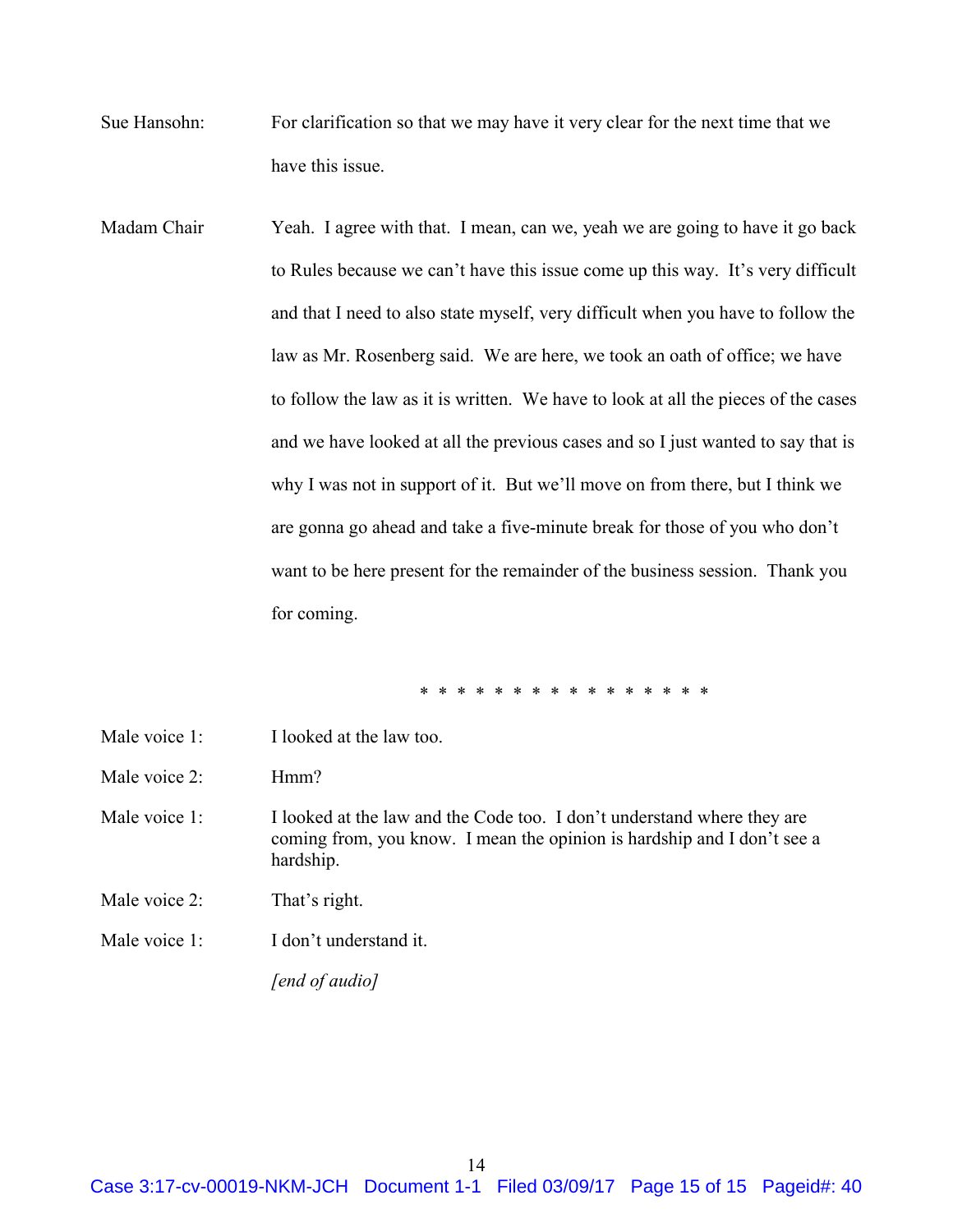# EXHIBIT B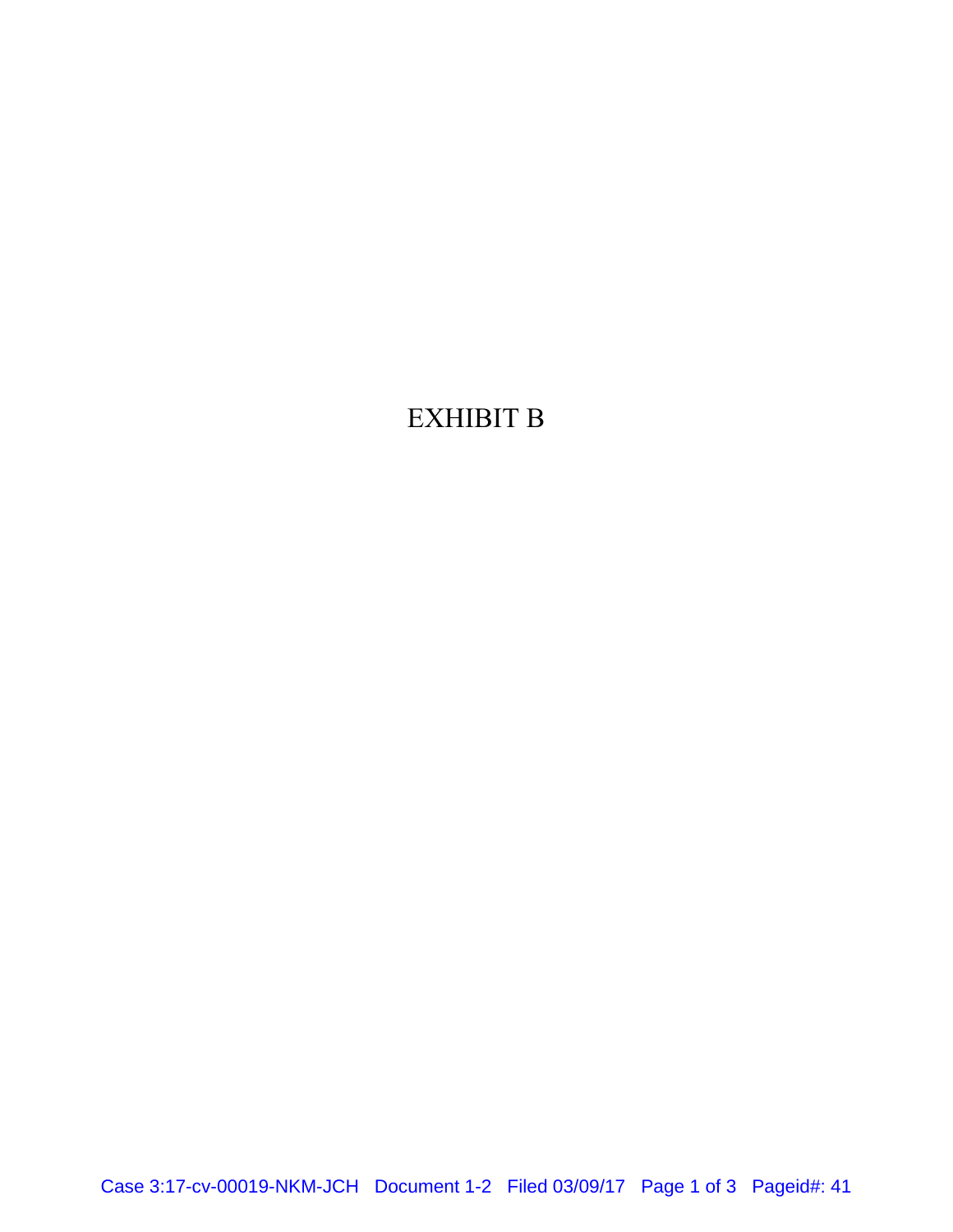|      | PUMP & HAUL APPLICATION SUMMARY     |                                                                                                                                                                                                                                                                                                                                                                         |           |  |  |  |  |
|------|-------------------------------------|-------------------------------------------------------------------------------------------------------------------------------------------------------------------------------------------------------------------------------------------------------------------------------------------------------------------------------------------------------------------------|-----------|--|--|--|--|
| DATE | <b>APPLICANT</b>                    | <b>DESCRIPTION</b>                                                                                                                                                                                                                                                                                                                                                      | APPROVED? |  |  |  |  |
| 2015 | Joseph A. Troilo, Jr.               | Intended to serve four existing and two future<br>storage buildings                                                                                                                                                                                                                                                                                                     | Yes       |  |  |  |  |
| 2012 | Nellie and Philip Santinga          | Intended to serve a commercially zoned parcel<br>which included a small existing building. The<br>property tied into an existing pump and haul tank<br>on adjacent property (see First Baptist Chuirch,                                                                                                                                                                 | Yes       |  |  |  |  |
| 2011 | First Baptist Church                | below)<br>Intended to serve an existing church with failing<br>septic                                                                                                                                                                                                                                                                                                   | Yes       |  |  |  |  |
| 2010 | Alice Johnson                       | Intended to serve a mobile home which was in<br>place but had no septic system. Mobile home<br>permit had expired and went through a public<br>hearing process for renewal. Public hearings were<br>unrelated to the pump and haul request, although<br>the fact that no traditional septic was available was<br>a major concern in renewing the mobile home<br>permit. | Yes       |  |  |  |  |
| 2010 | Cedar Mountain Stone<br>Corporation | Intended to replace portable toilets at the existing<br>quarry operation.                                                                                                                                                                                                                                                                                               | Yes       |  |  |  |  |
| 2008 | <b>Culpeper Business Center</b>     | Intended as temporary situation. Drainfield was<br>destroyed during construction, but construction<br>included extension of public water and sewer.                                                                                                                                                                                                                     | Yes       |  |  |  |  |
| 2006 | Knights of Columbus                 | Intended to replace a failing septic system at the<br>former Pot & Kettle Club                                                                                                                                                                                                                                                                                          | Yes       |  |  |  |  |
| 2005 | Andy Fitt / Capital Sheds           | Proposed to serve an office trailer which had not<br>yet been applied for or approved. As a new<br>business proposal, and not an existing situation,<br>staff recommended denial.                                                                                                                                                                                       | Yes       |  |  |  |  |
| 2005 | Shiloh Baptist Church               | Intended to serve an existing church that previously<br>had no indoor plumbing.                                                                                                                                                                                                                                                                                         | Yes       |  |  |  |  |
| 2002 | Mount Zion Baptist Church           | Intended to serve an existing church that previously<br>had no indoor plumbing.                                                                                                                                                                                                                                                                                         | Yes       |  |  |  |  |
| 2001 | Reformation Lutheran Church         | Renewal af permit originally issued in 1993.<br>Intended to serve a church on Route 29 next to Lake<br>Pe ham which had not yet been site planned or<br>approved for construction.                                                                                                                                                                                      | Yes       |  |  |  |  |
| 2000 | C. Alan Berry                       | Intended to serve an existing storage building in<br>order to allow it to be converted into a commercial<br>auto repair shop.                                                                                                                                                                                                                                           | Yes       |  |  |  |  |
| 2000 | Mitchells Post Office               | Intended to serve a new post office building<br>temporarily, until extension of public sewer lines.                                                                                                                                                                                                                                                                     | Yes       |  |  |  |  |
| 1999 | Christian Fellowship Church         | Intended to serve an existing church which<br>previously had no indoor plumbing.                                                                                                                                                                                                                                                                                        | Yes       |  |  |  |  |
| 1999 | <b>JHC Construction</b>             | Intended to allow use of an existing building for a<br>new constuction company office. The building was<br>already on a pump and haul which had been<br>previously approved in order to accommodate use<br>of the building as an antique shop.                                                                                                                          | Yes       |  |  |  |  |

 $\sim$ 

Ť

Leo 02 02 Pec Utilian en la continua evitomotuA evituoex<sup>3</sup> experimental en la consequence de la consequence de l

 $\mathbb{Z}^2$ 

 $\mathcal{L}$